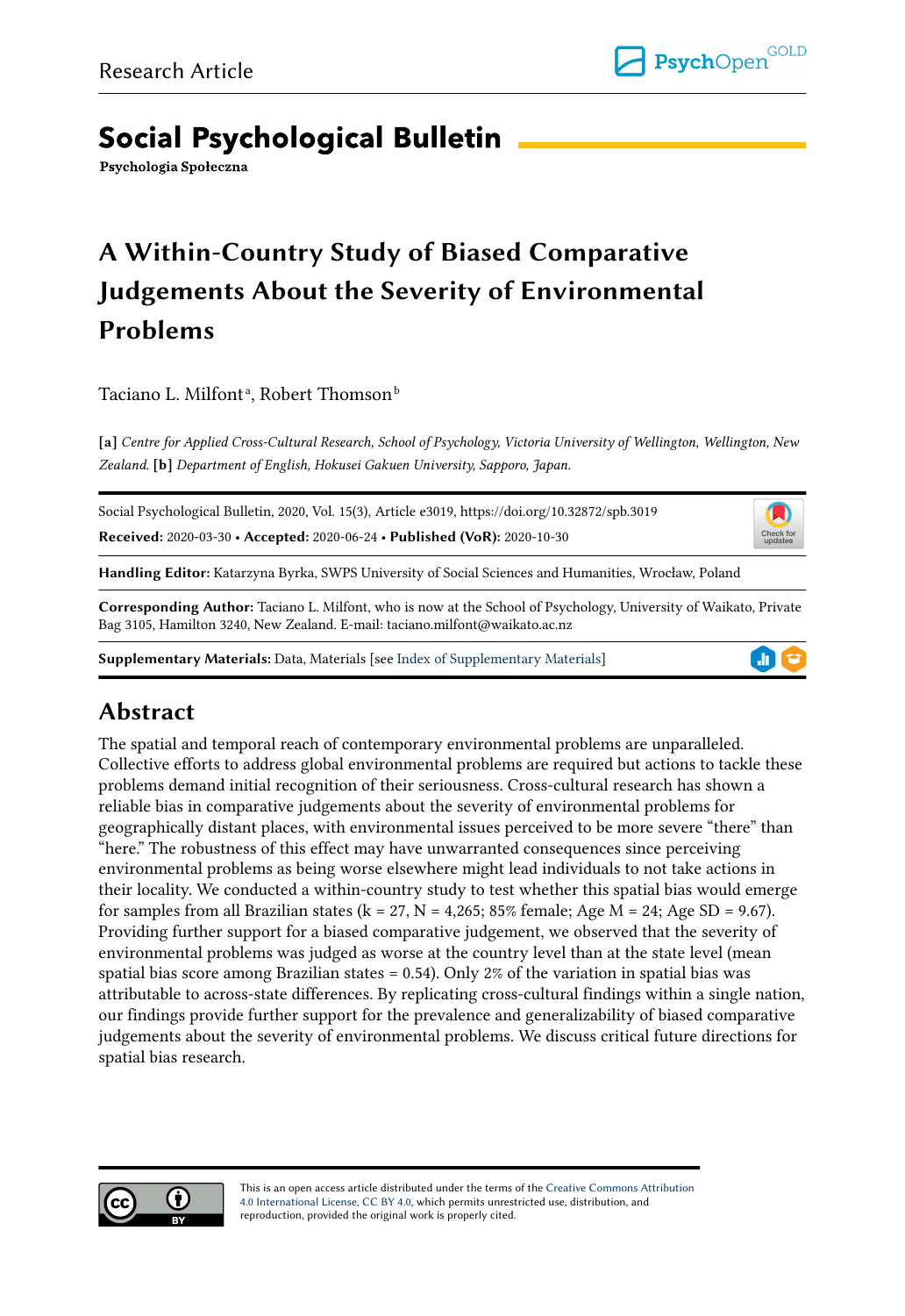### Keywords

environmental problems, spatial bias, within-country study, Brazil, better-here-than-there effect, alignment method

## **Highlights**

- Individuals tend to believe environmental problems are more severe there than here.
- This biased comparative judgement has been observed cross-culturally.
- Our study confirmed the bias in individuals from all twenty-seven Brazilian states.
- Brazilians rated environmental conditions as worse in Brazil than in their own state.
- Believing environmental problems are worse elsewhere has unwanted real implications.

People make comparisons in their daily lives, particularly in relation to other people. Indeed, social comparison is an omnipresent feature of human social life, and people use information gained from others as comparison standards to decide how to behave, think and feel [\(Baldwin & Mussweiler, 2018](#page-18-0)). As noted many decades ago by [Festinger](#page-18-0) [\(1954\),](#page-18-0) we have a drive to evaluate our opinions and abilities, and this necessity for self-evaluation is based on comparison with other people; predominantly when objective, non-social means of self-evaluation are unavailable. A widely documented aspect of social comparison judgements are above-average and comparative-optimism effects expressed in individuals' pervasive tendency to believe they are better than others and that their future will be better than can possibly be true by overestimating their chance of good fortune and underestimating their risk for misfortune [\(Chambers & Windschitl,](#page-18-0) [2004;](#page-18-0) [Shepperd, Klein, Waters, & Weinstein, 2013;](#page-20-0) [Weinstein, 1980](#page-21-0)). Research indicates that such biases in social comparative judgements—in which people display optimistic bias when comparing their characteristics with the average peer on behaviour, ability, trait or likelihood dimensions—stems from a motivation for self-enhancement (e.g., "I am a better driver than most people"; [Alicke & Govorun, 2005](#page-18-0); [Brown, 2012\)](#page-18-0).

Research examining comparative judgements have emphasized appraisals between the self and other people due to the importance of self–other comparisons regarding abilities, trait and likelihood outcomes in human social life, but similar judgement pro‐ cesses may also apply to other kinds of comparisons. Considering the importance of people–place relationships in human life (see, e.g., [Lewicka, 2010](#page-19-0), [2011\)](#page-19-0), it is fair to expect that people make comparative judgements between their local surroundings and geographically distant surroundings. In fact, and as reviewed in detail below, an increas‐ ing number of studies have documented similar judgement processes when individuals

Social Psychological Bulletin | 2569-653X https://doi.org/10.32872/spb.3019

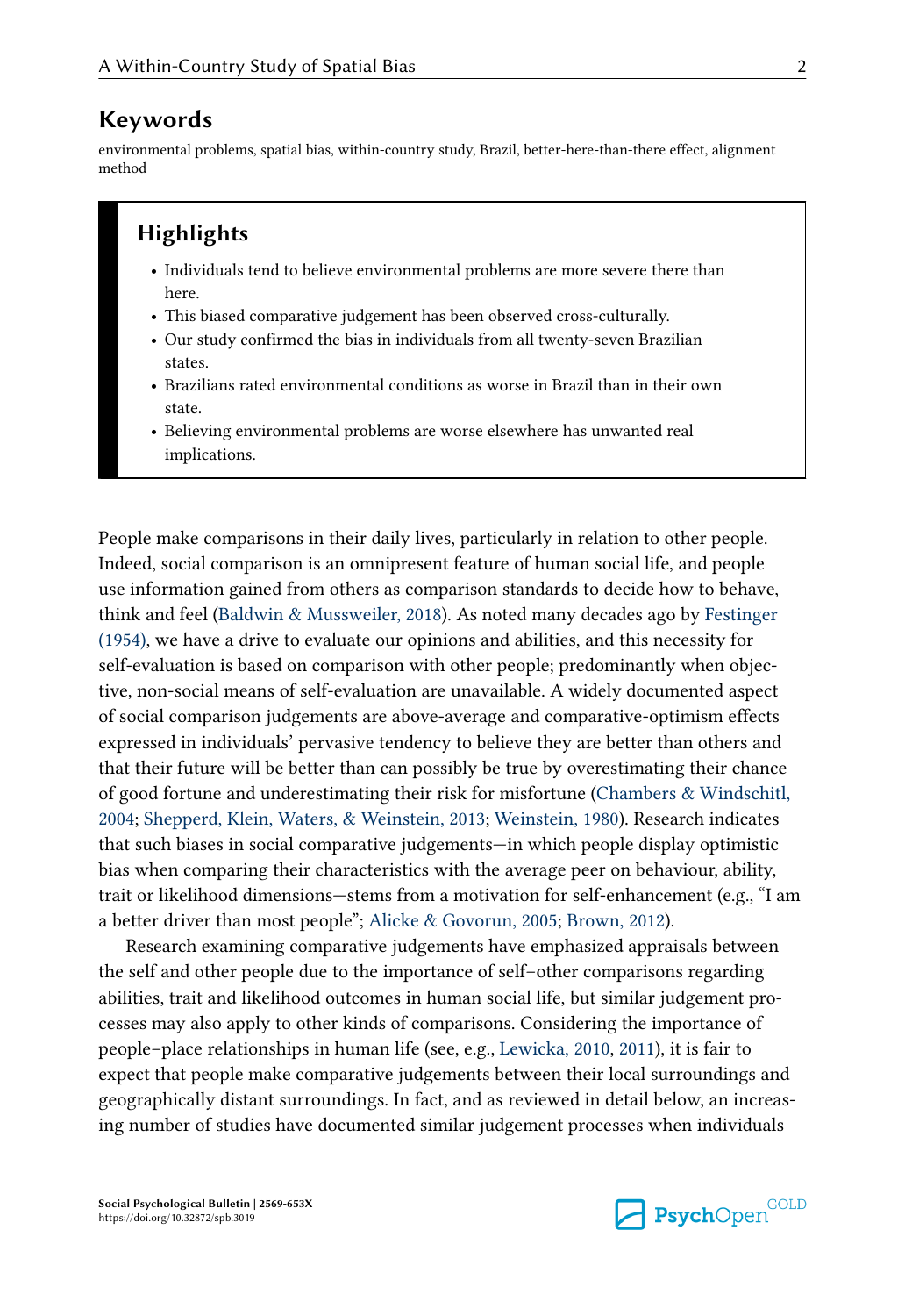are asked to compare the environmental quality between geographically distant places, with individuals judging the quality of the natural environmental as better in a proximal location than a distal location.

In the present study we extend this emerging research area by providing a system‐ atic examination of comparative judgements about environmental quality within the context of a single country by asking respondents across all Brazilian states to judge the seriousness of environmental problems in their state and in the whole of Brazil. This investigation begins with a brief review of the relevant literature.

## Understanding Biased Comparative Judgements About the Severity of Environmental Problems and Its Consequences

A growing amount of evidence indicates that when asked to make comparative judge‐ ments between geographically distant places individuals tend to view the more proximal location as better off than other locations (e.g., [García-Mira, Real, & Romay, 2005;](#page-19-0) [Hatfield & Job, 2001](#page-19-0); [MacDonald, Milfont, & Gavin, 2015](#page-19-0); [Milfont, 2007,](#page-19-0) Study 2c; [Milfont, Abrahamse, & McCarthy, 2011](#page-19-0); [Pahl, Harris, Todd, & Rutter, 2005\)](#page-20-0). Similar to above-average and comparative-optimism effects, when making comparative judgements about places individuals are prone to overestimate the environmental quality of the near place while underestimating its environmental problems. To the best of our knowledge, [Murch \(1971\)](#page-20-0) was the first to document this biased comparative judgement when examining perceptions of environmental pollution with 300 residents in Durham, USA. Only 13% of respondents felt that environmental pollution is serious in the Durham communi‐ ty, but 74% reported pollution to be a serious problem nationally, a statistically significant difference ( $\chi^2[1]$  = 226.72, p < .001, r = .87, computed by us). This finding indicates that environmental pollution is perceived to be less of an issue in more proximal than more distal locations, even though the areas intersect.

In another earlier work, [Musson \(1974\)](#page-20-0) documented the biased comparative judge‐ ment when examining attitudes to population growth in a survey with 660 people from the South Buckinghamshire region in the UK. Respondents were asked to answer yes or no to the questions "Do you think Great Britain is over-populated or not?" and "Do you think your area is over-populated or not?." A total of 74% of the respondents gave a positive response to the "Great Britain" question while only 48% gave a positive response to the "your area" question, a statistically significant difference  $(\chi^2[1] = 93.699,$  $p < .001$ ,  $r = .38$ ; computed by us), indicating that over-population is perceived to be less of an issue in more proximal than more distal locations. Another UK survey asked 347 students to rate on a seven-point pollution scale  $(1 = not at all polluted, 7 = extremely$ polluted) two questions varying the geographic location: "On average, would you say that beaches [in this town / in Britain] are polluted?" ([Bonaiuto, Breakwell, & Cano,](#page-18-0) [1996\)](#page-18-0). Supporting the biased comparative judgement, beach pollution was perceived to be worse "in Britain" ( $M = 5.42$ ,  $SD = 1.03$ ) than "in this town" ( $M = 4.82$ ,  $SD = 1.33$ ).

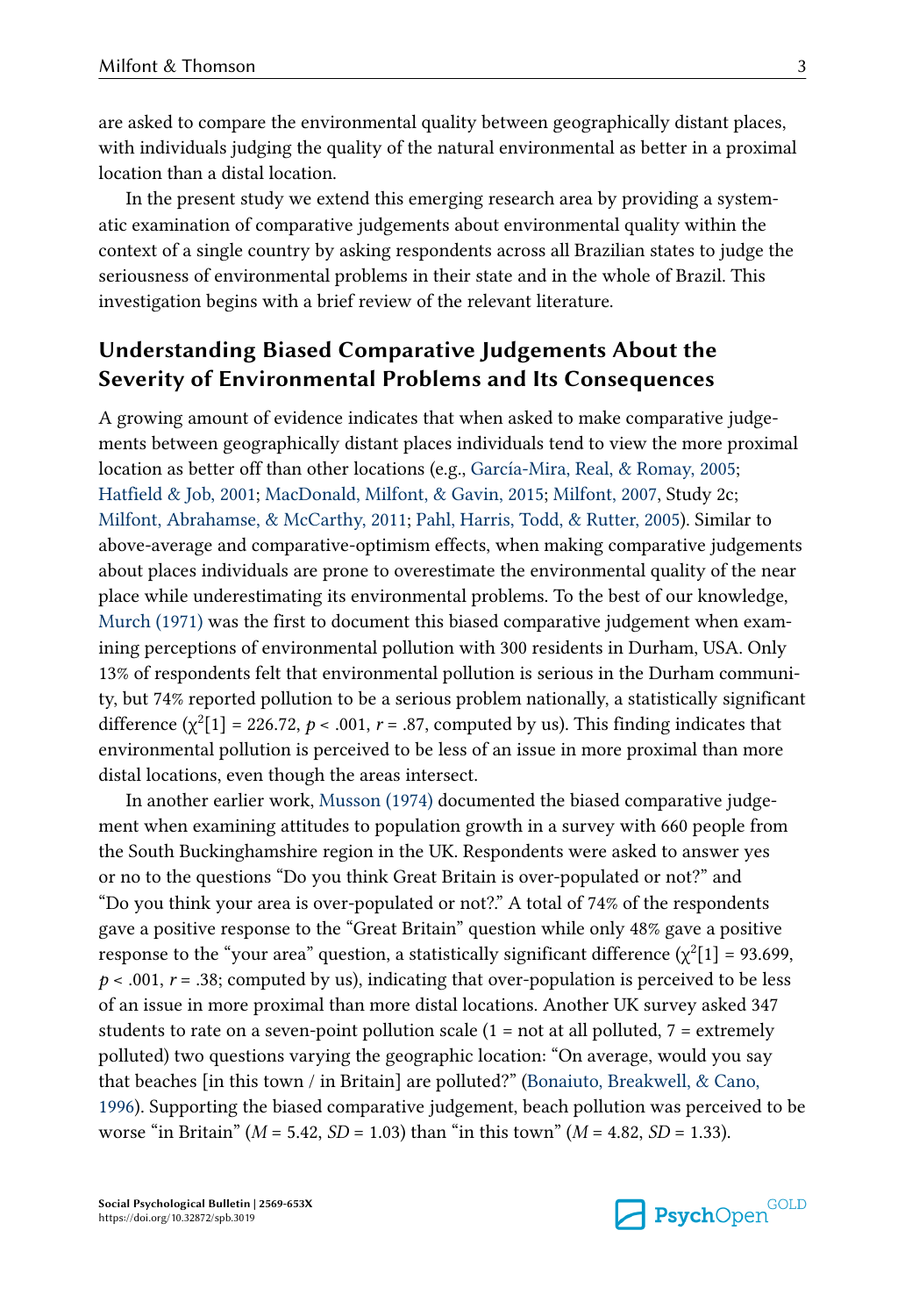There is increasing evidence for the cross-cultural replicability of this effect. When asking the question "How would you rate the overall quality of the environment (a) of the world as a whole and (b) here in your local community?," a cross-cultural study with representative samples from 12 industrialized and 12 developing countries found that respondents ( $N = 29,708$ ) generally judged global environmental problems as more severe than local environmental problems—particularly so in samples from industrialized countries (Dunlap, Gallup,  $\&$  Gallup, 1993, Figure 4). When judging the perceived seriousness of seven environmental problems (water pollution, atmospheric pollution, the effects of acid rain, global warming, noise pollution, deforestation and holes in the ozone layer), participants from Australia, England and Slovakia  $(N = 363)$  rated environmental problems to be more serious as the geographical distance increased (myself/town, country, continent, world; [Uzzell, 2000,](#page-21-0) Study 2). An 18-nation study conducted by [Gifford](#page-19-0) [et al. \(2009\)](#page-19-0) asked 3,232 participants to rate the current state of 20 aspects of the environment (e.g., availability of fresh drinking water, effects of human population on the environment, state of fisheries) in their local area, country and globally. The biased comparative judgement was observed in 15 countries; only Russia and Romania showed the opposite effect of assessing global conditions as better off than local conditions, and India showed no local–global distinction.

Two further cross-cultural studies more relevant to the present study were conducted by Schultz and colleagues. In the first study, [Schultz et al. \(2005,](#page-20-0) Table 2) reported that participants from six countries (Brazil, Czech Republic, Germany, India, New Zealand, and Russia;  $N = 988$ ) rated the seriousness of six environmental problems—deforestation, water pollution, air pollution, land pollution, overpopulation, global warming—as more serious globally than locally. In the most comprehensive cross-cultural examination of biased comparative judgements about the severity of environmental problems to date, [Schultz et al. \(2014\)](#page-20-0) reported two studies involving 4,408 respondents across 30 samples from 26 countries to test the generalizability of the effect. They asked respondents to rate the seriousness of the same six environmental problems listed above both in their community and worldwide. Partially replicating findings reported by [Gifford et al.](#page-19-0) [\(2009\),](#page-19-0) Romania was the only country where seriousness of environmental problems was perceived as worse locally than globally; findings from all other countries (including Russia) confirmed biased comparative judgements.

Beyond documenting the effect, scholars have discussed its consequences for solving environmental problems. In the conclusion of their 18-nation study, [Gifford et al. \(2009\)](#page-19-0) noted that such biased judgements "would seem to dampen enthusiasm for helping to solve local environmental problems, because they are discounted, at least in relation to environmental problems at larger scales" (p. 9). Similarly, [Milfont et al. \(2011\)](#page-19-0) concluded that this effect is consequential because the more people believe that consequences of environmental problems are far away geographically, the less likely they would be willing to act locally. It is intuitive to assert that if global environmental problems are seen

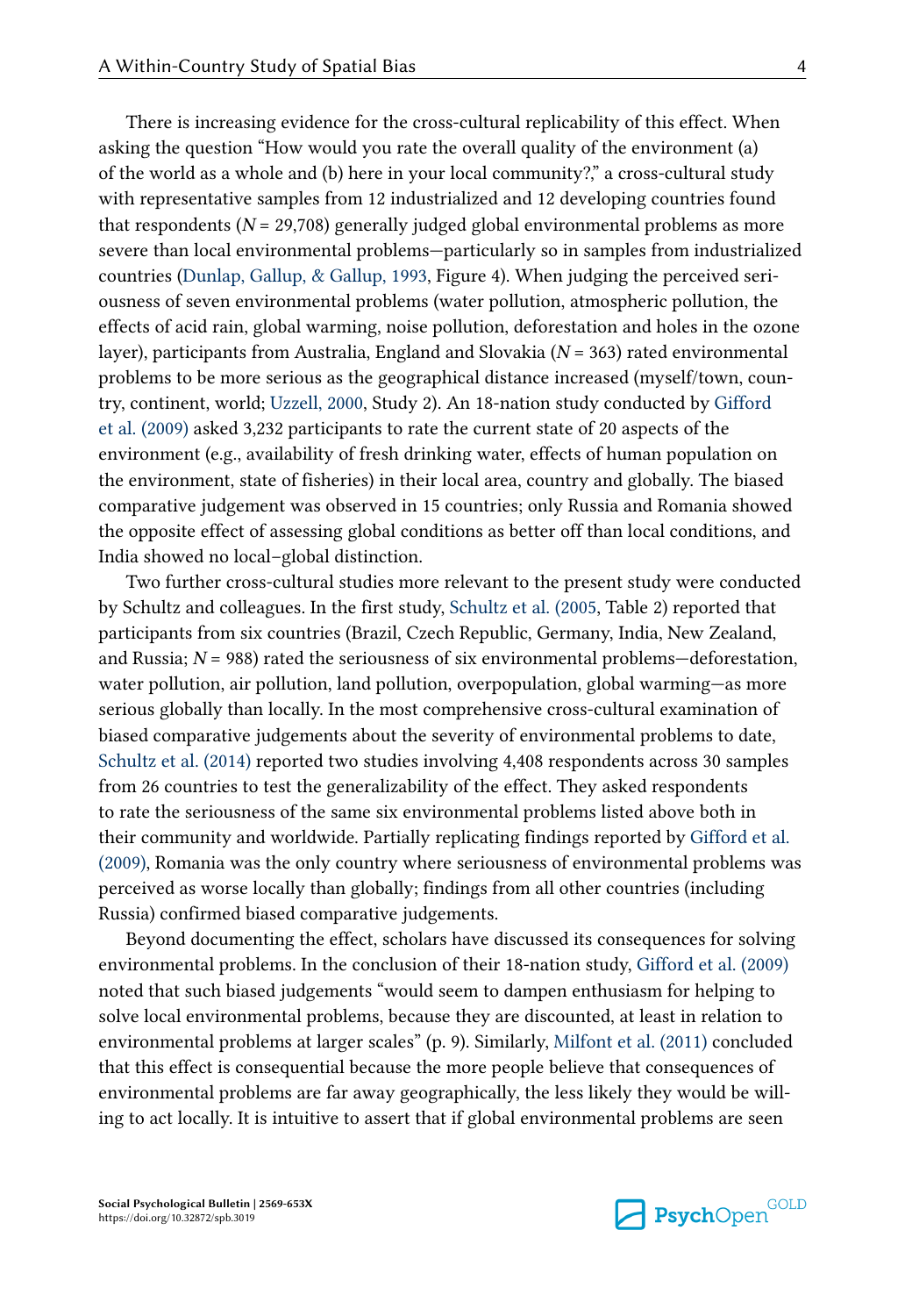as more serious than local environmental problems, individuals would be less motivated to engage in actions aimed at addressing local issues since increasing spatial (as well as social, temporal and certainty) distance negatively impacts pro-environmental actions (see [Evans, Milfont, & Lawrence, 2014;](#page-18-0) [Milfont, Evans, Sibley, Ries, & Cunningham, 2014;](#page-20-0) [Spence, Poortinga, & Pidgeon, 2012](#page-20-0); [Stanley, Millin, Mickleson, & Milfont, 2018](#page-20-0)).

## Measuring Biased Comparative Judgements About the Severity of Environmental Problems

Research has used two primary methods for measuring social comparative judgements (see [Chambers & Windschitl, 2004\)](#page-18-0). Research using a direct method asks participants to directly compare their behaviour, ability, trait or likelihood with that of others (e.g., "How intelligent are you compared with your co-workers?," "Compared with the average person in your town, how likely are you to get a cold?"). If the comparative judgement is unbiased, responses to such questions should centre on an average response. Research using an *indirect method* asks participants to make two absolute judgements—one judgement about themselves (e.g., "How intelligent are you?," "How likely are you to get a cold?") and another judgement about others (e.g., "How intelligent are your co-workers?," "How likely are the average person in your town to get a cold?")—and a difference score is then calculated between the two absolute judgements. If the comparative judgement is unbiased, the difference score should be zero. Across both methods questions can also differ regarding the specificity of the target (i.e., more specific targets such as "co-workers" or more abstract targets such as "the average person"), but the extant evidence from either method as well as across levels of specificity indicates systematic biases in social comparative judgements because responses do not centre on the average or on a difference score of zero.

The majority of research that has documented biased comparative judgements about the severity of environmental problems has employed an indirect method by asking participants to make two absolute judgements about the environmental quality or seri‐ ousness of environmental problems in a geographically near place and a distant place (e.g., [Bonaiuto et al., 1996;](#page-18-0) [Dunlap et al., 1993](#page-18-0); [Musson, 1974](#page-20-0); [Uzzell, 2000](#page-21-0)). More recent research has employed the same approach of calculating a difference score from the absolute judgements and interpreting the resulting score as indicative of a systematic bias if it differs from zero. For example, [Gifford et al. \(2009\)](#page-19-0) calculated comparative judgment scores by subtracting average global from average local rating scores of partic‐ ipants' judgements of 20 aspects of the environment. With this difference score, zero represented judgements of no local–global distinction, values above zero represented the expected biased effect, and values below zero represented an opposite biased effect with global environmental conditions viewed as better than local ones. Similarly, [Schultz](#page-20-0) [et al. \(2014\)](#page-20-0) asked participants to judge the severity of six environmental problems in their community and worldwide, and then calculated a difference score between these

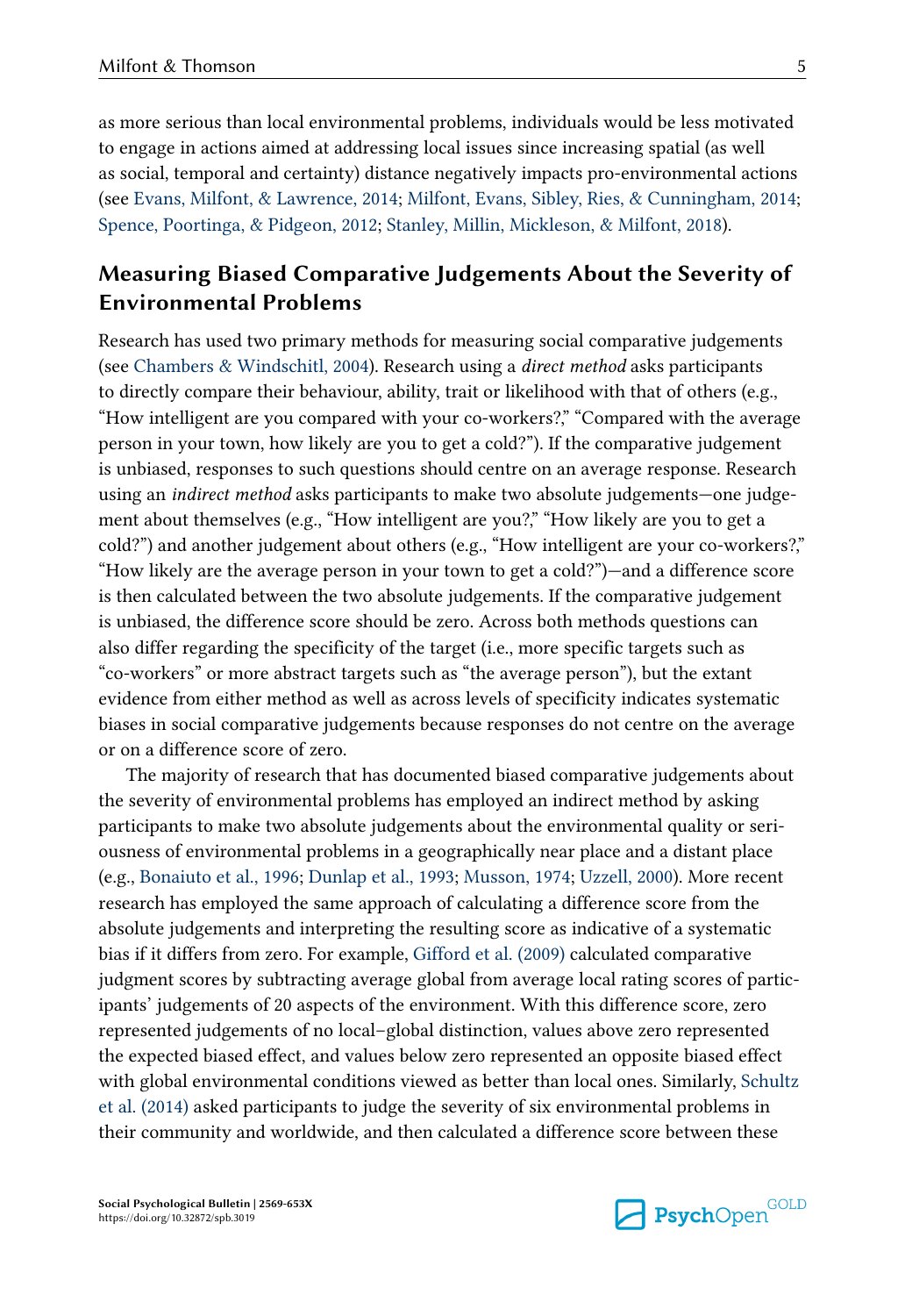two absolute judgements with values above or below zero indicating biased comparative judgements. Similar to research on social comparative judgements, the extant evidence indicates systematic biases in *place* comparative judgements because difference scores differ from zero.

When employing the indirect method for measuring biased comparative judgements about the severity of environmental problems, researchers have typically asked respond‐ ents to make absolute judgements contrasting the seriousness of local versus national problems (e.g., [Bonaiuto et al., 1996;](#page-18-0) [Murch, 1971](#page-20-0); [Musson, 1974](#page-20-0)), local versus global problems [\(Dunlap et al., 1993;](#page-18-0) [Schultz et al., 2014\)](#page-20-0), or local versus national versus global environmental problems [\(Coquet, Mercier, & Fleury-Bahi, 2019;](#page-18-0) [Gifford et al., 2009](#page-19-0); [Milfont et al., 2011\)](#page-19-0). Regardless of the comparison made, research findings indicate that individuals tend to view the environmental quality of the more proximal location as better off than that of the more distal location. Although we follow this extant research, we discuss issues with this approach in the Discussion section.

### The Present Study

The broader network of findings currently supports the observation that individuals' comparative judgements regarding the environmental quality between geographically distant places is biased towards a belief that the environment of a proximal location is comparatively better off than the environment of a distal location. This effect has been termed "environmental hyperopia" ([Uzzell, 2000\)](#page-21-0), "spatial optimism" or "optimistic spatial bias" [\(Gifford et al., 2009](#page-19-0)), or "spatial bias" [\(Gifford et al., 2009](#page-19-0); [Schultz et al., 2014](#page-20-0)). Following [Schultz et al. \(2014\)](#page-20-0), we refer to biased comparative judgements about the severity of environmental problems simply as spatial bias.

The main contributions of this study are twofold. First, we provide the first systemat‐ ic within-country study of spatial bias. In their seminal article, [Norenzayan and Heine](#page-20-0) [\(2005,](#page-20-0) p. 763) defined psychological universals as "core mental attributes that are shared at some conceptual level by all or nearly all non-brain-damaged adult human beings across cultures." These authors further argued that "the discovery of genuine psycho‐ logical universals entails the generalization of psychological findings across disparate populations having different ecologies, languages, belief systems, and social practices" (p. 763). The balance of findings from single-country and cross-cultural studies support the replicability of spatial bias across distinct participant samples and measurement tools, and provides support for the generalizability of this effect. Extending past research and the scientific generalizability of the effect, we conducted a large study across all federative units or states in Brazil to test whether spatial bias replicates in respondents from all regions of a single country. We examined whether biased comparative judgements would emerge when asking respondents to rate the severity of environmental problems in the state they live in and in their country. Brazil is a continent-sized country both in terms of territory (8,515,759 km<sup>2</sup>) and population (207,660,929 inhabitants). By showing evidence

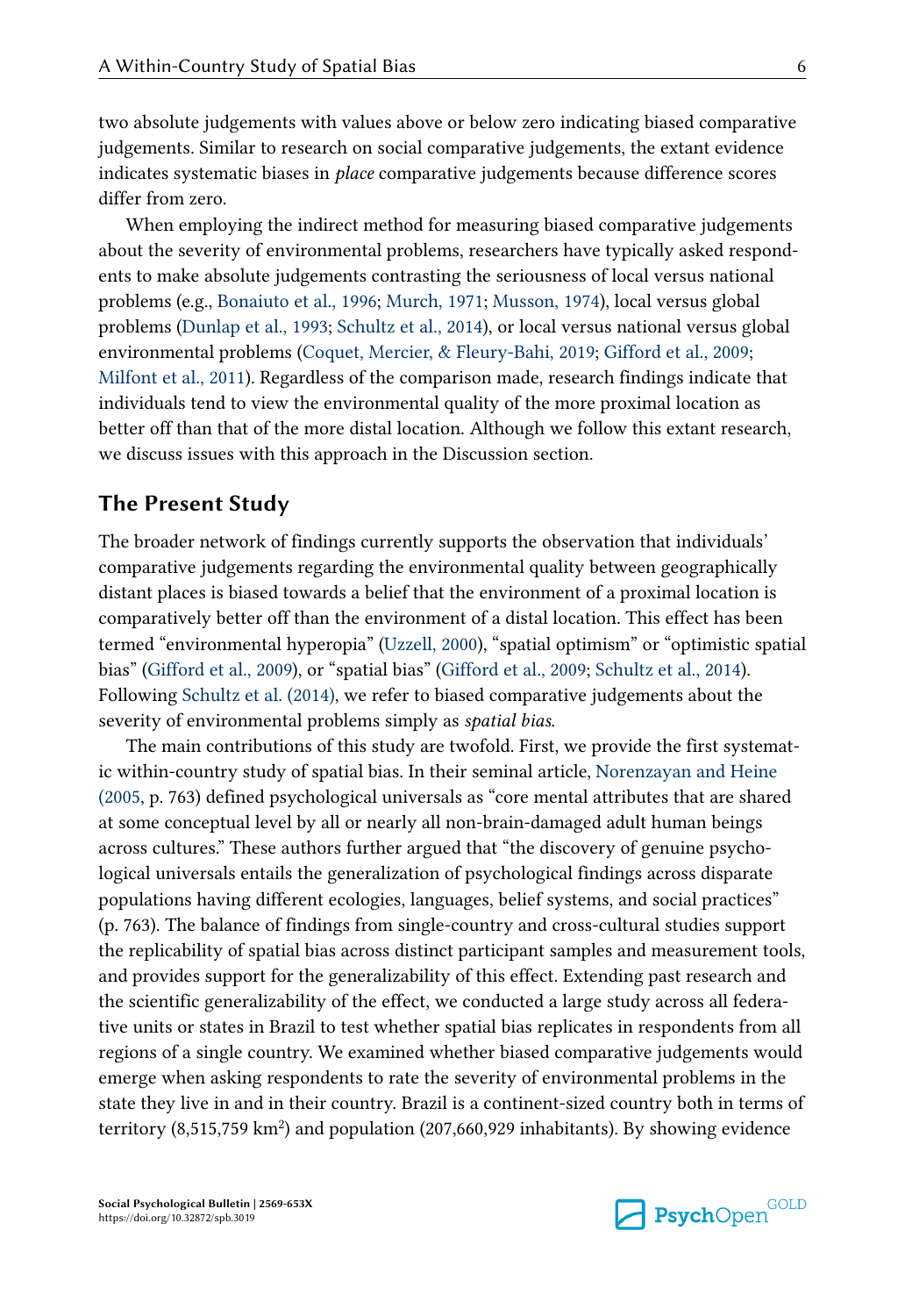of spatial bias within this large country, and testing whether levels of spatial bias vary across states in Brazil, we can provide further evidence as to the generalizability of this bias.

The second main contribution of this study concerns the measure assessing spatial bias. As noted above, [Schultz et al. \(2005](#page-20-0), [2014\)](#page-20-0) asked respondents to rate the seriousness of environmental problems in their community and worldwide, and the findings indicated the scale was equivalent in their cross-cultural samples; that is, measurement invariance results indicated participants responded to the items in similar ways, allowing mean comparisons (see [Milfont & Fischer, 2010\)](#page-20-0). We extend their work by asking respondents to rate the seriousness of environmental problems in their *state* and *nationally*, by adding "climate change" as an additional environmental problem, and by examining the extent to which the scale is invariant across samples from all 27 states in Brazil.

## Method

### Participants and Procedure

Data for this article were collected as part of the World Relationships Study, which recruited participants from 39 countries using Facebook advertisements (for details, see [Milfont, Thomson, & Yuki, 2020;](#page-20-0) [Thomson et al., 2018\)](#page-21-0). A question asking respondents to indicate the Brazilian state they resided in was on the last page of the 6-page survey, which led to missing data. We increased the sample size across the Brazilian regions by using an online tool to identify the respondents' states from their IP addresses [\(http://www.bulkseotools.com/bulk-ip-to-location.php](http://www.bulkseotools.com/bulk-ip-to-location.php)). The final sample comprised 4,265 respondents. Most respondents were female (85%;  $n_{\text{females}} = 3,643$ ;  $n_{\text{males}} = 574$ ; 47 participants did not report gender) and the average age was 24 ( $M = 24.12$ ,  $SD = 9.67$ ; 15 respondents did not report age). [Table 1](#page-7-0) presents a sample description for each Brazilian state.

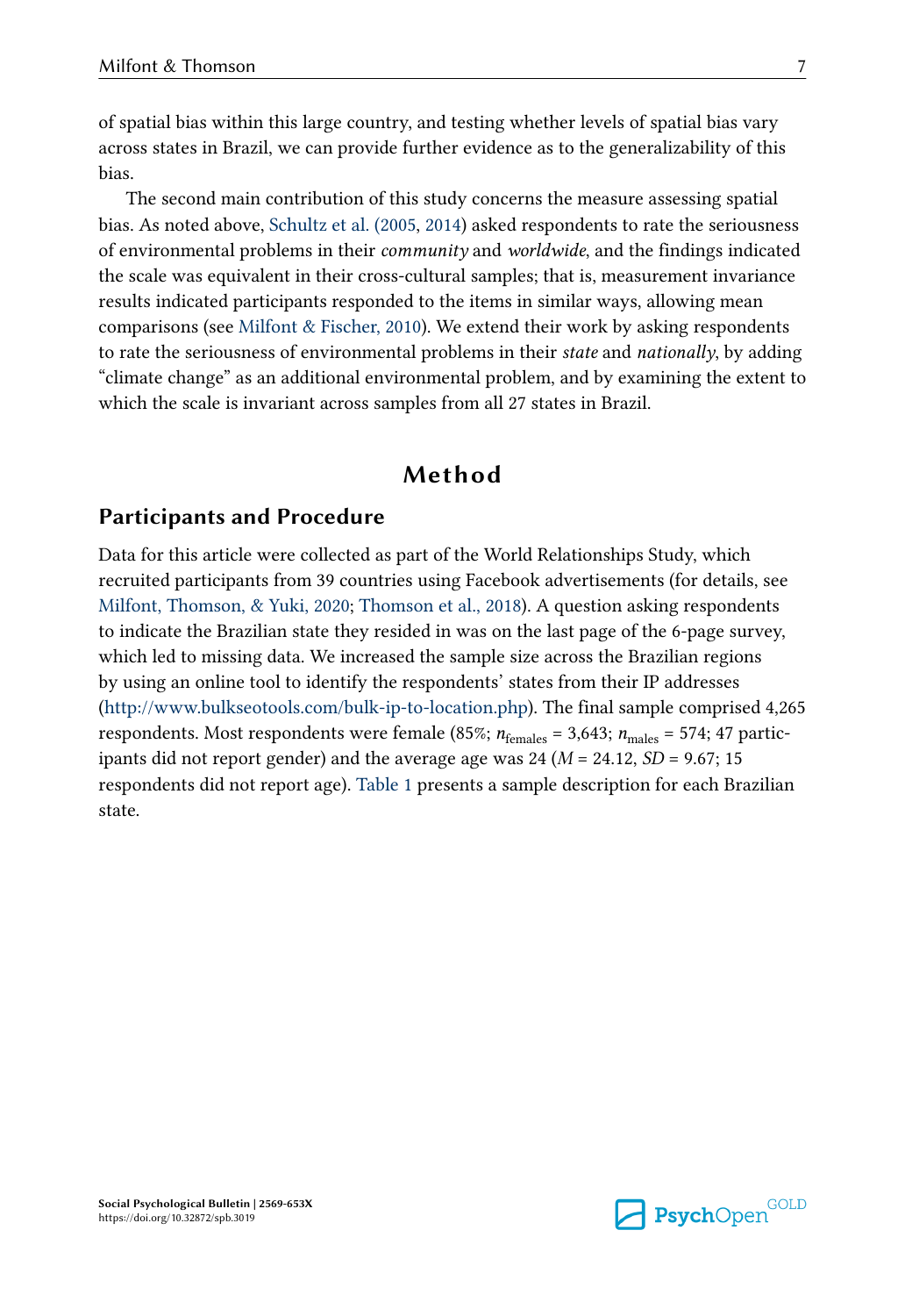Social Psychological Bulletin | 2569-653X https://doi.org/10.32872/spb.3019

Demographic Characteristics of Each Sample, and Mean Scores of Perceived Severity of State and National Environmental Problems

Demographic Characteristics of Each Sample, and Mean Scores of Perceived Severity of State and National Environmental Problems

<span id="page-7-0"></span>

| <b>Brazilian State</b>                                           |                | (%Female)<br>Gender | Mean Age       | Problem Severity<br>Environmental<br>(State)                                                                                                                                                                                                                                                | Alpha (State)<br>Cronbach's | Problem Severity<br>Environmental<br>(National) | Cronbach's<br>Alpha<br>(National) | <b>Spatial Bias</b> | ٦                | $\boldsymbol{d}$ | Cohen's d |
|------------------------------------------------------------------|----------------|---------------------|----------------|---------------------------------------------------------------------------------------------------------------------------------------------------------------------------------------------------------------------------------------------------------------------------------------------|-----------------------------|-------------------------------------------------|-----------------------------------|---------------------|------------------|------------------|-----------|
| 1. Acre                                                          |                | 8                   | వె             | 1.98                                                                                                                                                                                                                                                                                        | 5                           | 1.45                                            | S,                                | 0.53                | $\overline{5}$ . | ុ                | 0.80      |
| 2. Alagoas                                                       |                | 2                   | $\overline{z}$ | 2.01                                                                                                                                                                                                                                                                                        | 89                          | 1.43                                            | 92                                | 0.58                | 12.00            | i76              | 0.90      |
| 3. Amapá                                                         |                | $\approx$           | 29             | 2.05                                                                                                                                                                                                                                                                                        | 89                          | 1.42                                            | g                                 | 0.63                | 8.91             | $\frac{1}{10}$   | 0.85      |
| 4. Amazonas                                                      |                | 88                  | $\frac{8}{3}$  | 1.68                                                                                                                                                                                                                                                                                        | $\mathbb{Z}$                | 1.36                                            | 85                                | 0.32                | 6.94             | 115              | 0.64      |
| 5. Bahia                                                         |                | 89                  | ನ ನ            | 1.92                                                                                                                                                                                                                                                                                        | 88                          | 1.39                                            | S,                                | 0.53                | 10.41            | 223              | 0.70      |
| 6. Ceara                                                         |                | 88                  |                | 1.90                                                                                                                                                                                                                                                                                        | 88                          | 1.37                                            | 5                                 | 0.53                | 11.59            | 212              | 0.79      |
| 7. Distrito Federal                                              | 54             |                     |                | 1.84                                                                                                                                                                                                                                                                                        | 87                          | 1.33                                            | s <sub>o</sub>                    | 0.50                | 9.08             | 162              | 0.71      |
| 8. Espírito Santo                                                | $\frac{48}{5}$ | 55 S                | న న            | 1.86                                                                                                                                                                                                                                                                                        | 84                          | 1.39                                            | 5                                 | 0.47                | 8.59             | 147              | 0.71      |
| 9. Goiás                                                         |                | 86                  | $\mathbb{Z}^4$ | 1.87                                                                                                                                                                                                                                                                                        | 86                          | 1.36                                            | $\frac{5}{2}$                     | 0.50                | 9.88             | $\overline{181}$ | 0.73      |
| 10. Maranhão                                                     |                | 8                   | 25             | 1.84                                                                                                                                                                                                                                                                                        | 85                          | 1.34                                            | 35                                | 0.50                | 9.87             | 136              | 0.84      |
| 11. Mato Grosso                                                  |                | 88                  | $\overline{z}$ | 1.86                                                                                                                                                                                                                                                                                        | 86                          | 1.37                                            | 85                                | 0.50                | 8.80             | 133              | 0.76      |
| 12. Mato Grosso do Sul                                           |                | 85                  | 25             | 2.09                                                                                                                                                                                                                                                                                        | $\overline{5}$              | 1.50                                            | s <sub>o</sub>                    | 0.60                | 8.20             | 142              | 0.69      |
| 13. Minas Gerais                                                 |                | $^{84}$             | ನ ಐ            | 1.90                                                                                                                                                                                                                                                                                        | 5                           | 1.40                                            | $\frac{5}{2}$                     | 0.50                | 11.17            | 244              | 0.71      |
| 14. Pará                                                         |                | 3                   |                | 1.83                                                                                                                                                                                                                                                                                        | -87                         | 1.39                                            | 89                                | 0.45                | 6.68             | $\Xi$            | 0.66      |
| 15. Paraíba                                                      |                | 89                  | ನೆ ನಿ          | 1.95                                                                                                                                                                                                                                                                                        | $\tilde{e}$                 | 1.41                                            | 8                                 | 0.55                | 9.06             | 147              | 0.74      |
| 16. Paraná                                                       |                | 82                  |                | 1.99                                                                                                                                                                                                                                                                                        | S.                          | 1.40                                            | 5                                 | 0.59                | 14.31            | 332              | 0.78      |
| 17. Pernambuco                                                   | 202            | $_{89}$             | $\mathbb{S}^2$ | 1.91                                                                                                                                                                                                                                                                                        | -87                         | 1.44                                            | $\frac{5}{2}$                     | 0.47                | 10.01            | 200              | 0.71      |
| 18. Piauí                                                        | $\overline{2}$ | 88                  | $\sqrt{2}$     | 1.97                                                                                                                                                                                                                                                                                        | -87                         | 1.32                                            | 5                                 | 0.66                | 9.77             | $\overline{20}$  | 0.89      |
| 19. Rio de Janeiro                                               | č              | 84                  | 23             | 1.76                                                                                                                                                                                                                                                                                        | 22                          | 1.50                                            | 5                                 | 0.27                | 5.34             | 174              | 0.40      |
| 20. Rio Grande do Norte                                          | $\frac{8}{2}$  | 83                  | 22             | 2.07                                                                                                                                                                                                                                                                                        | $\overline{6}$              | 1.44                                            | 5                                 | 0.63                | 10.73            | 138              | 0.91      |
| 21. Rio Grande do Sul                                            |                | 86                  | 22             | 1.95                                                                                                                                                                                                                                                                                        | 5                           | 1.47                                            | s.                                | 0.48                | 8.28             | 175              | 0.62      |
| 22. Rondônia                                                     | 86             | 89                  | 28             | 1.92                                                                                                                                                                                                                                                                                        | 88                          | 1.37                                            | 89                                | 0.55                | 9.78             | 135              | 0.84      |
| 23. Roraima                                                      |                | 80                  | 25             | 2.12                                                                                                                                                                                                                                                                                        | 89                          | 1.37                                            | 5                                 | 0.74                | 8.35             | 80               | 0.93      |
| 24. Santa Catarina                                               | 153            | 88                  | 22             | 2.05                                                                                                                                                                                                                                                                                        | 8                           | 1.47                                            | 95                                | 0.58                | 9.54             | 152              | 0.77      |
| 25. São Paulo                                                    | 237            | 84                  | 23             | 1.72                                                                                                                                                                                                                                                                                        | 5                           | 1.43                                            | 56                                | 0.29                | 6.92             | 236              | 0.45      |
| 26. Sergipe                                                      | 129            | 83                  | 25             | 1.94                                                                                                                                                                                                                                                                                        | 89                          | 1.49                                            | 92                                | 0.44                | 6.30             | 128              | 0.55      |
| 27. Tocantins                                                    | 96             | 84                  | 27             | 2.11                                                                                                                                                                                                                                                                                        | 86                          | 1.31                                            | 85                                | 0.81                | 10.89            | 95               | $\Xi$     |
| $\mbox{Overall sample}$                                          | 4,265          | 85                  | $^{24}$        | 1.92                                                                                                                                                                                                                                                                                        | 89                          | 1.41                                            | 5                                 | 0.51                |                  |                  |           |
| Note. Responses were record<br>$series, 3 = slightly$ serious, 4 |                |                     |                | led on a four-point scale, with lower scores indicating greater severity of environmental problems (i.e., 1 = <i>very serious, 2 = moderately</i><br>= not serious). Scores for spatial bias were computed by subtracting average national from average state scores (state minus national) |                             |                                                 |                                   |                     |                  |                  |           |
| All values for spatial bias are                                  |                |                     |                | above zero indicating that state environmental conditions are viewed as better than national environmental conditions. Results from                                                                                                                                                         |                             |                                                 |                                   |                     |                  |                  |           |

one-sample t-tests (Bonferroni adjusted  $\alpha$  = .0019) confirmed the difference scores for each state significantly differed from zero ( $p$  < .00001).

one-sample r-tests (Bonferroni adjusted  $\alpha$  = .0019) confirmed the difference scores for each state significantly differed from zero ( $p$  < .00001).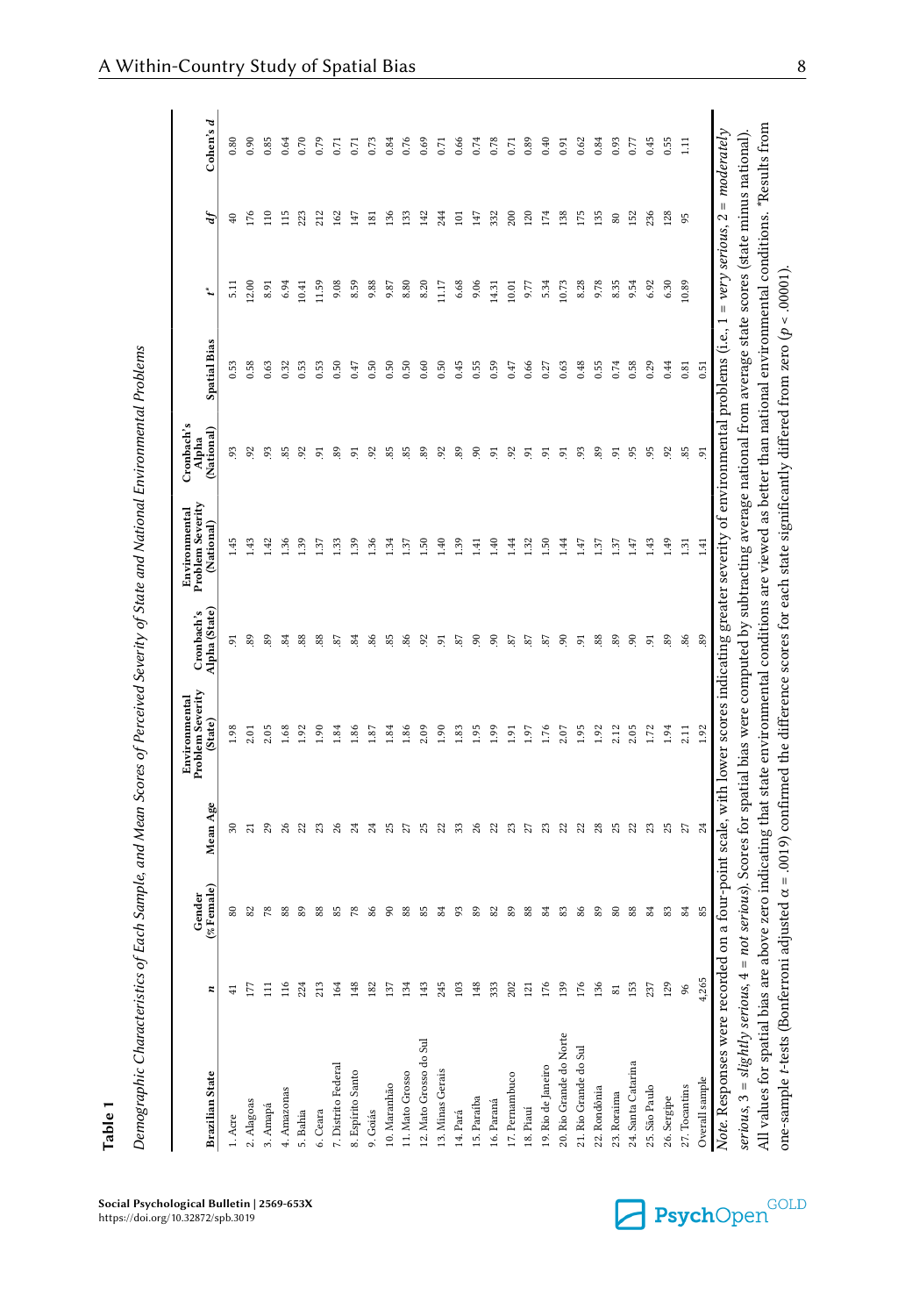#### Measure

To assess spatial bias, we employed an expanded version of the measure used by [Schultz](#page-20-0) [et al. \(2005, 2014\)](#page-20-0) to assess participants' absolute judgement about the seriousness of environmental problems in their Brazilian state and in the whole of Brazil. While Schultz and colleagues used a six-item measure, we added "climate change" as an additional item (see [Milfont et al., 2011\)](#page-19-0). Belief in the seriousness of local environmental problems was measured by asking respondents "How serious are the following environmental problems in your state?," and listing seven environmental problems: deforestation, water pollution, air pollution, land pollution, overpopulation, global warming, and climate change. Responses were recorded using a four-point scale  $(1 = \text{very serious}, 2 = \text{moderate} - \text{magenta})$ ly serious,  $3 =$  slightly serious,  $4 =$  not serious). To measure the belief in the seriousness of national environmental problems, the leading question was worded "How serious are the following environmental problems in *Brazil*?." Both scales had high internal consistency across all Brazilian states (see [Table 1](#page-7-0)). These measures were presented to participants at the end of the broader survey, just before the page with demographic questions.

Following the indirect method for assessing biased comparative judgements [\(Chambers & Windschitl, 2004](#page-18-0)) and the approach used in previous studies examining spatial bias ([Gifford et al., 2009;](#page-19-0) [Schultz et al., 2014\)](#page-20-0), a difference score was computed between the two absolute judgements. In brief, biased comparative judgements about the seriousness of environmental problems is simply the discrepancy between how serious an individual judges state environmental problems to be, and how serious the individual judges national environmental problems to be. Hence, spatial bias was calculated as the difference between the state and national scores (average state minus average national; e.g., [Schultz et al., 2014\)](#page-20-0). A difference score equal to zero represents judgement of no state–national distinction, while values other than zero represent biased comparative judgements. Values above zero represent the expected effect, and values below zero represent an opposite effect with local environmental problems judged as more serious than national environmental problems.

## Results

### Measurement Invariance

Before comparing respondents' scores, we first tested whether respondents from each state interpreted and responded to the scale items in the same way. Testing for measure‐ ment invariance is a prerequisite for meaningful group comparisons (e.g., see Milfont  $\&$ [Fischer, 2010](#page-20-0)). For example, the notion of deforestation might be such a foreign concept to respondents in some states that the non-salience of the issue impacts the way they respond to the item, compared with respondents for whom deforestation is a much more

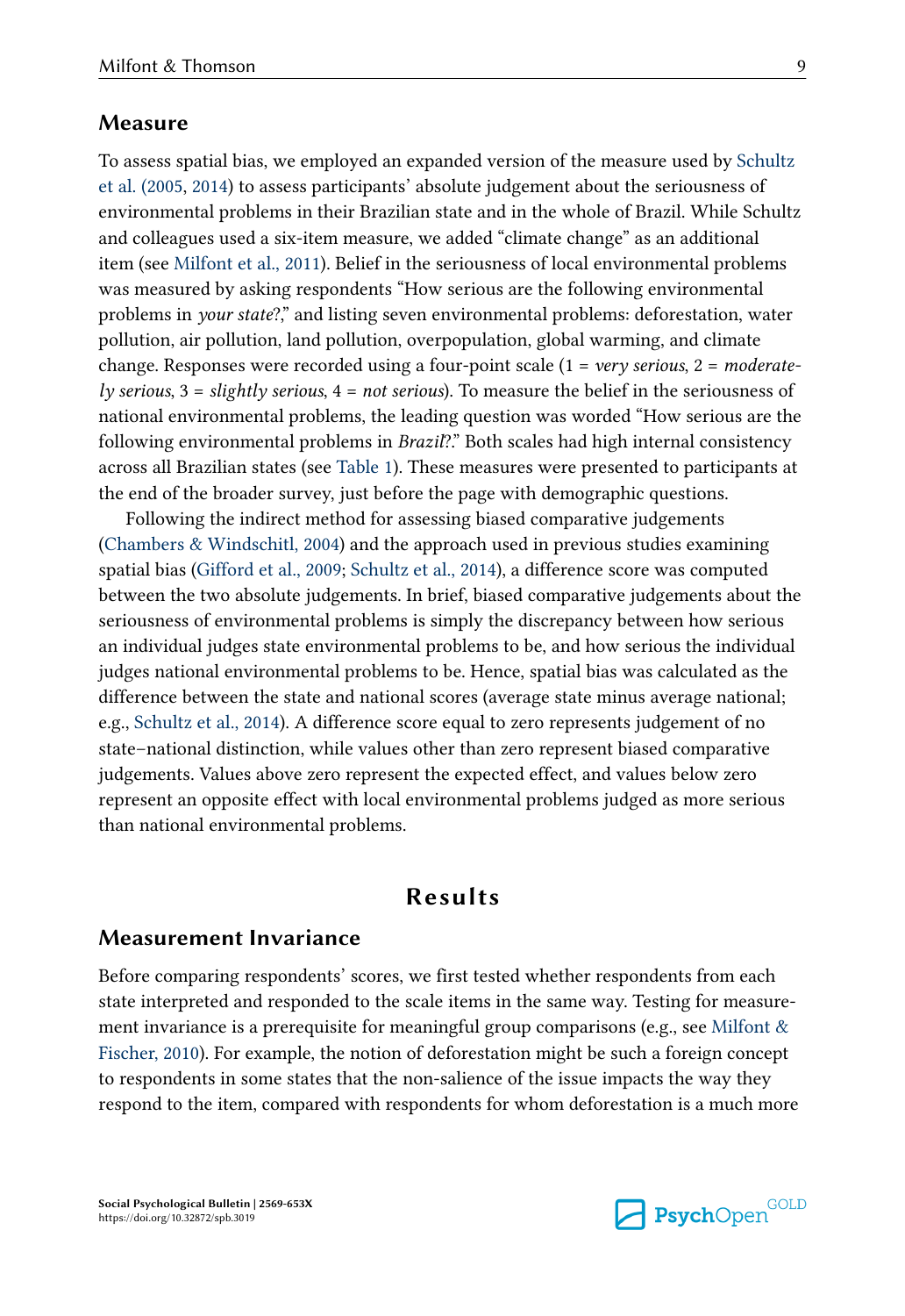<span id="page-9-0"></span>salient issue (beyond simple differences in deforestation concern). If interpretation issues such as this exist, this may limit the comparability of the aggregated group-level means.

We first ran a confirmatory factor analysis with the overall sample for the state and national scales consisting of all seven items loading onto an Environmental Problem Seriousness factor (Figure 1). Group-level—in our case state-level—effects were controlled for with the CLUSTER IS command in Mplus. As shown in Table 2, both models had good fit to the data and all items had strong and statistically significant loadings to the latent factors.

#### Figure 1

Confirmatory Factor Model of the Belief Scales Assessing the Severity of Environmental Problems at the State and National Levels



#### Table 2

Standardized Factor Loadings and Model Fit Statistics for the State and National Environmental Problem Seriousness Scales (N = 4,222)

|          |      |      |      |      | Standardized Factor Loadings (All $p < .001$ ) |      |      |                                                                   |    |                                    | <b>Fit Indices</b> |               |                |
|----------|------|------|------|------|------------------------------------------------|------|------|-------------------------------------------------------------------|----|------------------------------------|--------------------|---------------|----------------|
| Target   |      |      |      |      |                                                |      |      | Item 1 Item 2 Item 3 Item 4 Item 5 Item 6 Item 7 $S-B\gamma^2$ df |    | $\mathbf{C}\mathbf{F}\mathbf{I}^*$ | SRMR*              | <b>RMSEA*</b> | 90% CI         |
| State    | 0.67 | 0.74 | 0.84 | 0.83 | 0.63                                           | 0.69 | 0.56 | 99.77                                                             | 13 | .955                               | .032               | .040          | (0.033, 0.047) |
| National | 0.80 | 0.86 | 0.89 | 0.85 | 0.59                                           | 0.77 | 0.67 | 172.57                                                            | 13 | .976                               | .028               | .054          | (0.047, 0.061) |

Note. Asterisks denote robust fit indices. CFI = Comparative Fit Index; SRMR = Standardized Root Mean Square Residual; RMSEA = Root Mean Square Error of Approximation; CI = confidence interval. Item 1 = Deforestation; Item 2 = Water pollution; Item 3 = Air pollution; Item 4 = Land pollution; Item 5 = Overpopulation; Item 6 = Global warming; and Item 7 = Climate change. Considering their conceptual similarity, we allowed the error terms of Item 6 (global warming) and Item 7 (climate change) to correlate in both models as this improved model fit.

We then examined the measurement invariance of the state and national scales using the alignment method in Mplus proposed by [Asparouhov and Muthén \(2014](#page-18-0); see also

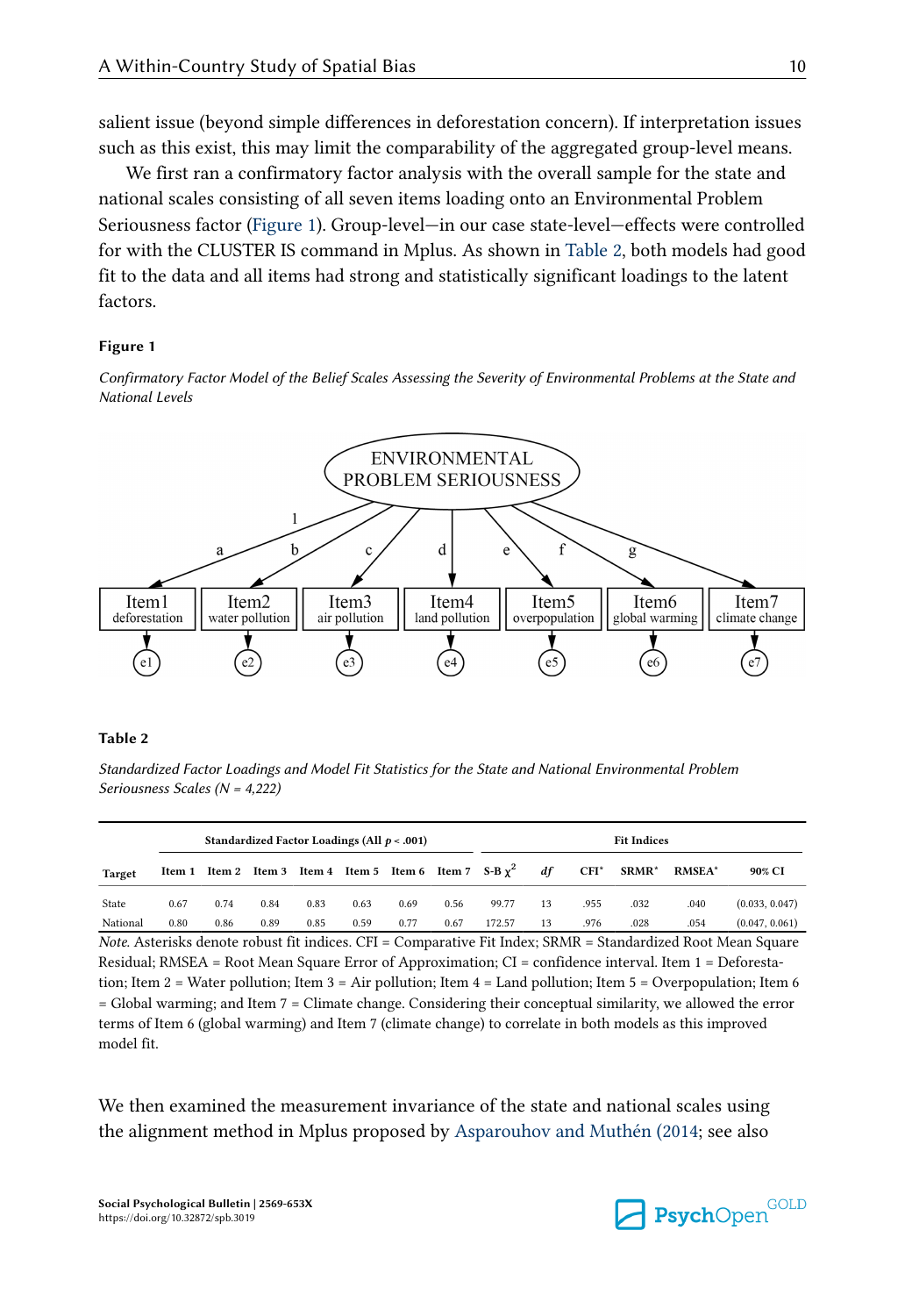[Flake & McCoach, 2018;](#page-18-0) [Kim, Cao, Wang, & Nguyen, 2017](#page-19-0); [Marsh et al., 2018](#page-19-0); [Muthén](#page-20-0) [& Asparouhov, 2014](#page-20-0), [2018](#page-20-0)) to confirm respondents from all Brazilian states responded to the scale items similarly. Conceptually, the alignment optimization procedure in Mplus is similar to what happens during rotation in an exploratory factor analysis; the software simultaneously searches for parameter estimates—for each and every parameter in each and every group—that minimize non-invariance as much as possible, while at the same time not affecting the overall fit of the model. Also similar to rotation in an exploratory factor analysis, the analysis works to find either highly non-invariant parameters or ones with as little non-invariance as possible [\(Asparouhov & Muthén, 2014\)](#page-18-0).

In order to compare factor means across groups, models with less than 25% of parameters (factor loadings and intercepts combined) showing non-invariance are used as a rough rule of thumb indicating acceptable invariance [\(Muthén & Asparouhov, 2014;](#page-20-0) but see [Kim et al., 2017](#page-19-0) for a critique of this rule of thumb). Because we have a relatively large number of groups, we selected the FREE alignment estimates (see Asparouhov  $\&$ [Muthén, 2014](#page-18-0), p. 9). Alignment optimization provides information about noninvariant items and noninvariant samples per item. We examined the description of group param‐ eter invariance for intercepts and loadings. A fit function contribution value highlights a potential noninvariant item across the groups, with higher values indicating greater likelihood of a noninvariant item; and the  $R^2$ -value indicating the degree of invariance in factor loadings and intercepts across groups, with lower values indicating greater likelihood of a noninvariant item [\(Asparouhov & Muthén, 2014\)](#page-18-0).

Results reported in [Table 3](#page-11-0) indicates that "climate change" is the item most likely to have noninvariant loadings in both scales, "overpopulation" is the item most likely to be invariant in the intercept for the national scale, and both "deforestation" and "overpopulation" are the items most likely to be invariant in the intercept for the state scale.



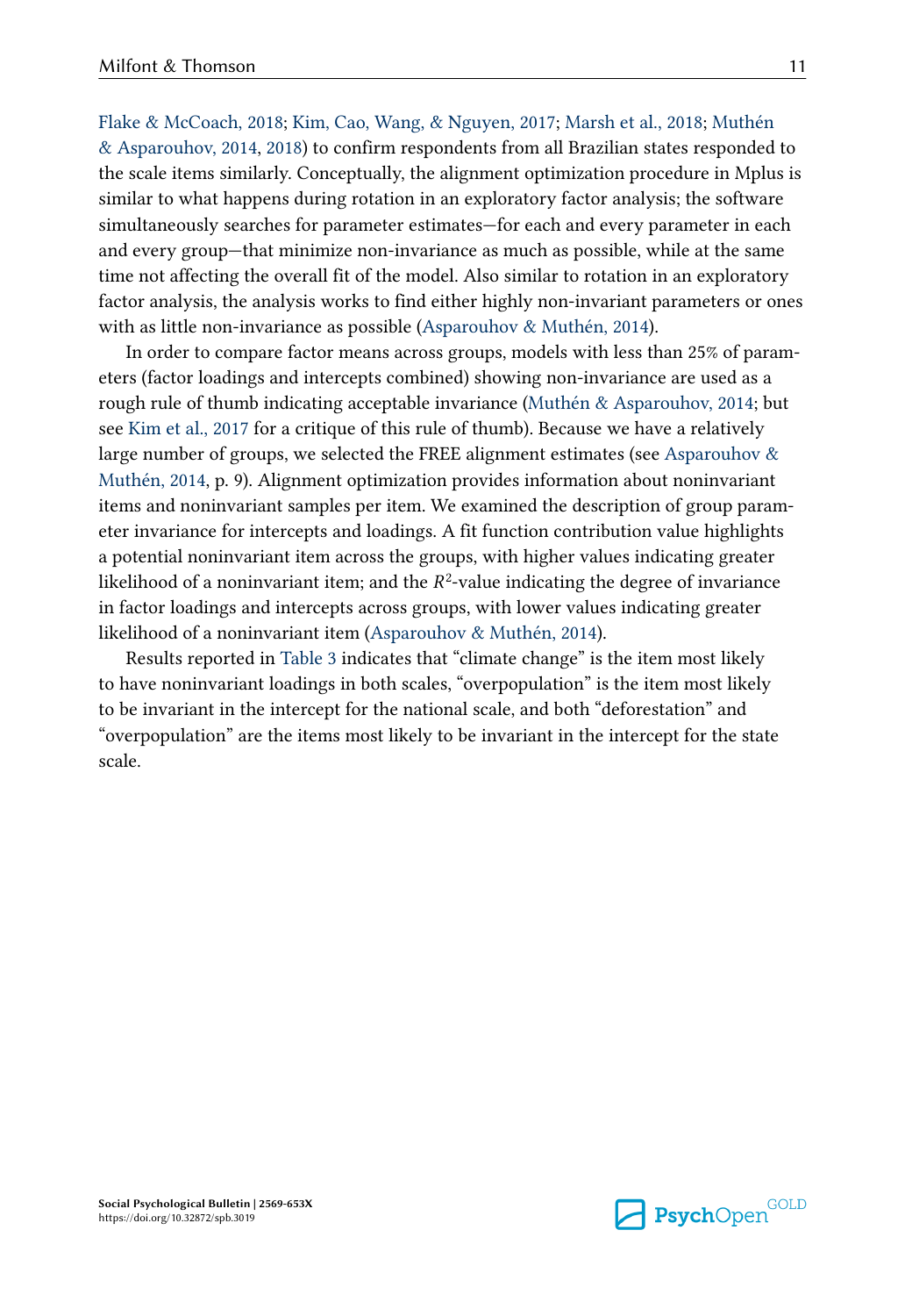<span id="page-11-0"></span>

|                                  | Intercepts                                                                                                                    |                | Loadings                  |       |
|----------------------------------|-------------------------------------------------------------------------------------------------------------------------------|----------------|---------------------------|-------|
| Item                             | Fit Function Contribution                                                                                                     | $\mathbf{R}^2$ | Fit Function Contribution | $R^2$ |
| State (specific Brazilian state) |                                                                                                                               |                |                           |       |
| Deforestation                    | $-161.871$                                                                                                                    | 250            | $-145.608$                | .380  |
|                                  | $-139.610$                                                                                                                    | 518            | $-145.105$                | 338   |
| Water pollution<br>Air pollution | $-130.444$                                                                                                                    | 793            | $-127.978$                | 475   |
| Land pollution                   | $-124.432$                                                                                                                    | 655            | $-124.199$                | 485   |
| Overpopulation                   | $-181.954$                                                                                                                    | 472            | $-135.874$                | 457   |
| Global warming                   | $-123.143$                                                                                                                    | 833            | $-137.272$                | 570   |
| Climate change                   | $-180.225$                                                                                                                    | 318            | $-156.656$                | 309   |
| National (Brazil as a whole)     |                                                                                                                               |                |                           |       |
| Deforestation                    | $-120.056$                                                                                                                    | 792            | $-141.712$                | 741   |
| Water pollution<br>Air pollution | $-120.343$                                                                                                                    | 722            | $-129.758$                | 801   |
|                                  | $-117.850$                                                                                                                    | 871            | $-119.458$                | 769   |
| Land pollution                   | $-118.966$                                                                                                                    | .735           | $-127.294$                | 500   |
| Overpopulation                   | $-150.199$                                                                                                                    | .074           | $-137.229$                | 509   |
| Global warming                   | $-120.292$                                                                                                                    | .782           | $-131.335$                | 720   |
| Climate change                   | $-136.907$                                                                                                                    | 401            | $-143.609$                | 434   |
|                                  | Note. Results are from the FREE alignment estimates. R-square refers to the explained variance/invariance index for each item |                |                           |       |

Social Psychological Bulletin | 2569-653X https://doi.org/10.32872/spb.3019

Table 3

Alignment Fit Statistics

Alignment Fit Statistics

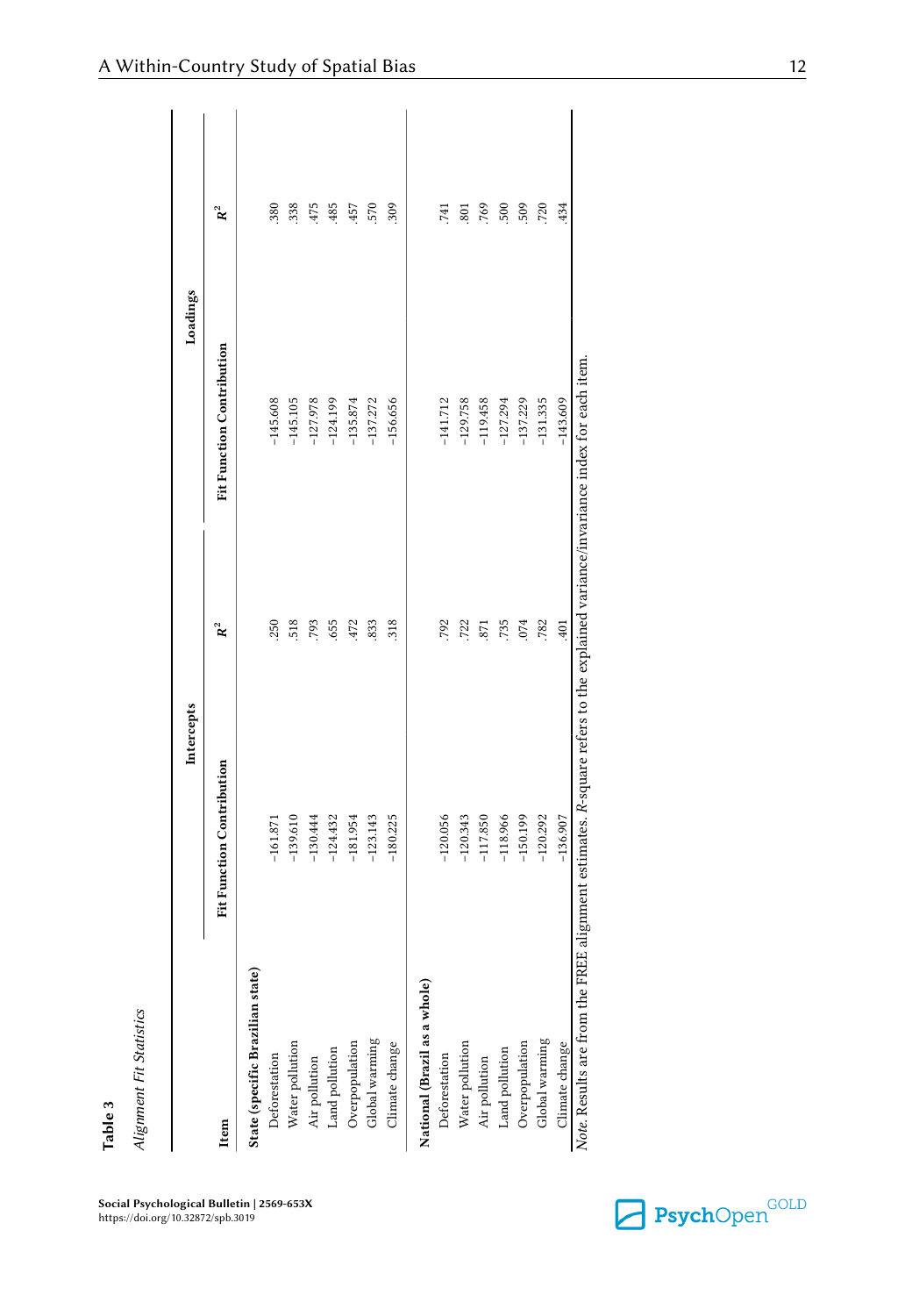Furthermore, results provided in the [Supplementary Materials](#page-17-0) indicated that only 1% of all parameters for the state scale are non-invariant (i.e., four out of 378), and all loadings and intercepts were invariant for the national scale. In conjunction, these results confirm the measurement invariance of both scales across participants from all Brazilian states, providing support for the equivalence of these scales in our samples.

# Examining Spatial Bias With Analysis of Variance

We then examined whether the expected spatial bias effect in beliefs about the severity of environmental problems emerged within Brazil. We conducted a one-way repeated measure analysis of variance (ANOVA) to evaluate the null hypothesis that there was no difference in participants' ratings of the severity of state versus national environmental problems for the overall sample. Rejecting the null hypothesis, the results of the ANOVA indicated a statistically significant comparison effect confirming spatial bias, with environmental problems judged as more serious at the national level  $(M = 1.41, SD = 0.59)$ than the state level ( $M = 1.92$ ,  $SD = 0.74$ ), Wilks' Lambda = .66,  $F(1, 4260) = 2225.10$ , p  $< .001, \eta^2 = .34.$ 

Following [Gifford et al. \(2009\),](#page-19-0) we then conducted one-sample t-tests (Bonferroni adjusted  $\alpha$  = .0019) to test whether the difference scores (average state minus average nation) significantly differed from zero. Results reported in the last columns of [Table 1](#page-7-0) con‐ firm that all difference scores significantly differed from zero and had a medium-to-large effect as shown by Cohen's d above 0.40. Though spatial bias was confirmed across the overall sample and each state, inspection of the results indicates score variability across states. This was confirmed by an interaction between severity ratings and state, when adding Brazilian state as a between-subjects factor in the repeated measures ANOVA conducted above,  $F(1, 26) = 4.03$ ,  $p < .001$ ,  $\eta^2 = .02$ .

## Examining Spatial Bias With Multilevel Analysis

To test for variability of the effect within Brazil more formally, we ran multilevel models in Mplus. Results from an unconditional multilevel model confirmed a substantial degree of spatial bias (γ<sub>00</sub> = 0.52, *p* < .001). The mean spatial bias score among Brazilian states is thus 0.52, confirming ratings of environmental problems were rated as much worse at the national than state levels, and there is more variation within the states ( $\sigma$  = 0.50,  $p < .020$ ) than between the different states ( $\tau_{00} = 0.01$ ,  $p = .020$ ). We calculated the intraclass correlation coefficient (ICC) which indicated that only about 2% of variance in individuals' spatial bias scores could be attributed to state ( $\rho = .019$ ); meaning that there was minimal variability in spatial bias across Brazilian states.



Social Psychological Bulletin | 2569-653X https://doi.org/10.32872/spb.3019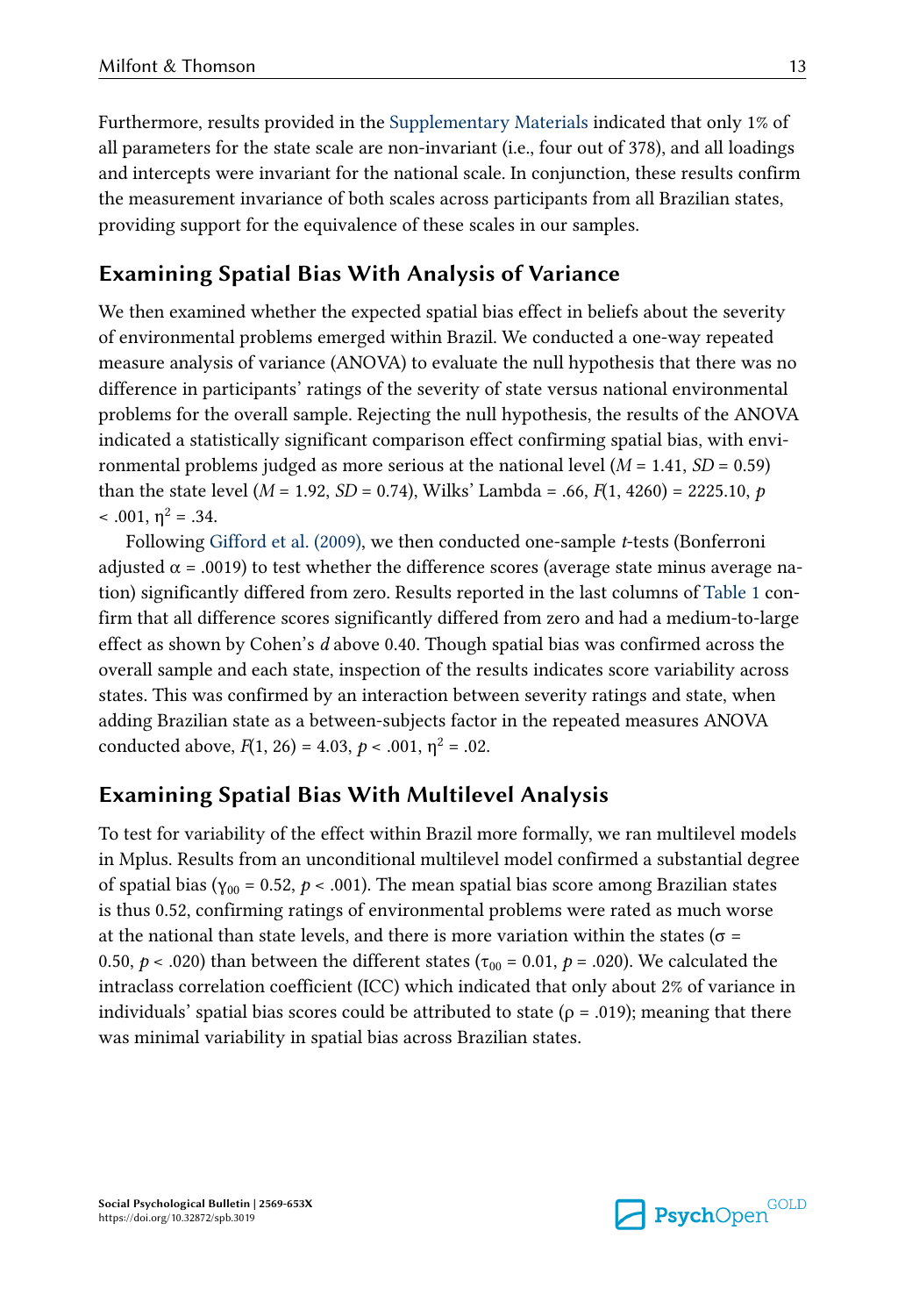## Explaining Variability in Spatial Bias

The small clustering effect indicates that variability in spatial bias is more a result of distinctions among respondents within states than distinctions between respondents from different states. We then added variables in the dataset as individual-level predictors in a fixed-effects multilevel model. The demographic variables included were age, sex  $(1 = male, 2 = female)$  and respondents' self-reported household economic level  $(1 = low, 1)$  $3 = mid, 5 = high$ ). None of these variables explained variance in spatial bias: sex (β < 0.001,  $p = .99$ ), age ( $\beta = -0.02$ ,  $p = .19$ ), and income ( $\beta < 0.001$ ,  $p = .98$ ).

We complemented these multilevel analyses by examining state-level predictors of spatial bias. We used three Level-2 variables: the 2016 Human Development Index (HDI) obtained from the Institute for Applied Economic Research [\(IPEA, 2019](#page-19-0)), an environmen‐ tal sustainability indicator developed by [Machado \(2011](#page-19-0), Table 16), and an environmental degradation index developed by [Pinto, Coronel, and Conte \(2016,](#page-20-0) Table 5). State-level HDI (β = 0.125, p = .620) and environmental degradation index (β = 0.290, p = .147) were not reliable predictors of variability of spatial bias across states, but a marginal effect was observed for the sustainability index (β = -0.512,  $p$  = .052). Combining the Level-1 (sex, age and income) and Level-2 (HDI, environmental degradation index and sustainability index) predictors yielded similar results, and the sustainability index remained a marginal predictor (β = -0.501,  $p = .059$ ) of spatial bias across states. These findings indicate that greater biased judgements of environmental problems as worse in Brazil than in each state is not influenced by the demographic variables considered, but it is stronger for participants who live in worse-off states in terms of environmental sustainability. However, the within-level ( $\sigma$  = 0.999,  $p$  < .001) and between-level ( $\tau_{00}$  = 0.663,  $p$  < .001) residual variances are large and statistically significant, indicating that these variables do not fully explain individual-level and state-level variability in spatial bias in our sample.

## Discussion

People make comparative judgements in relation to other people (e.g., "Compared with the average person in your town, how likely are you to get a cold?") as well as in relation to distinct geographic locations (e.g., "Compared with your town, how would you rate the overall quality of the environment in your country?"). A growing number of studies have reported that individuals tend to judge the quality of the environment as better in a near geographic location compared to a distant location (e.g., [Fleury-Bahi, 2008](#page-18-0); [Lima &](#page-19-0) [Castro, 2005;](#page-19-0) [Milfont et al., 2011;](#page-19-0) [Uzzell, 2000\)](#page-21-0), and this effect has been observed in large cross-cultural studies [\(Dunlap et al., 1993;](#page-18-0) [Gifford et al., 2009](#page-19-0); [Schultz et al., 2014](#page-20-0)).

Replicating and extending previous findings, the present within-country study showed that environmental comparisons are systematically biased: individuals from all 27 states in Brazil rated the severity of environmental problems at the national level

Social Psychological Bulletin | 2569-653X https://doi.org/10.32872/spb.3019

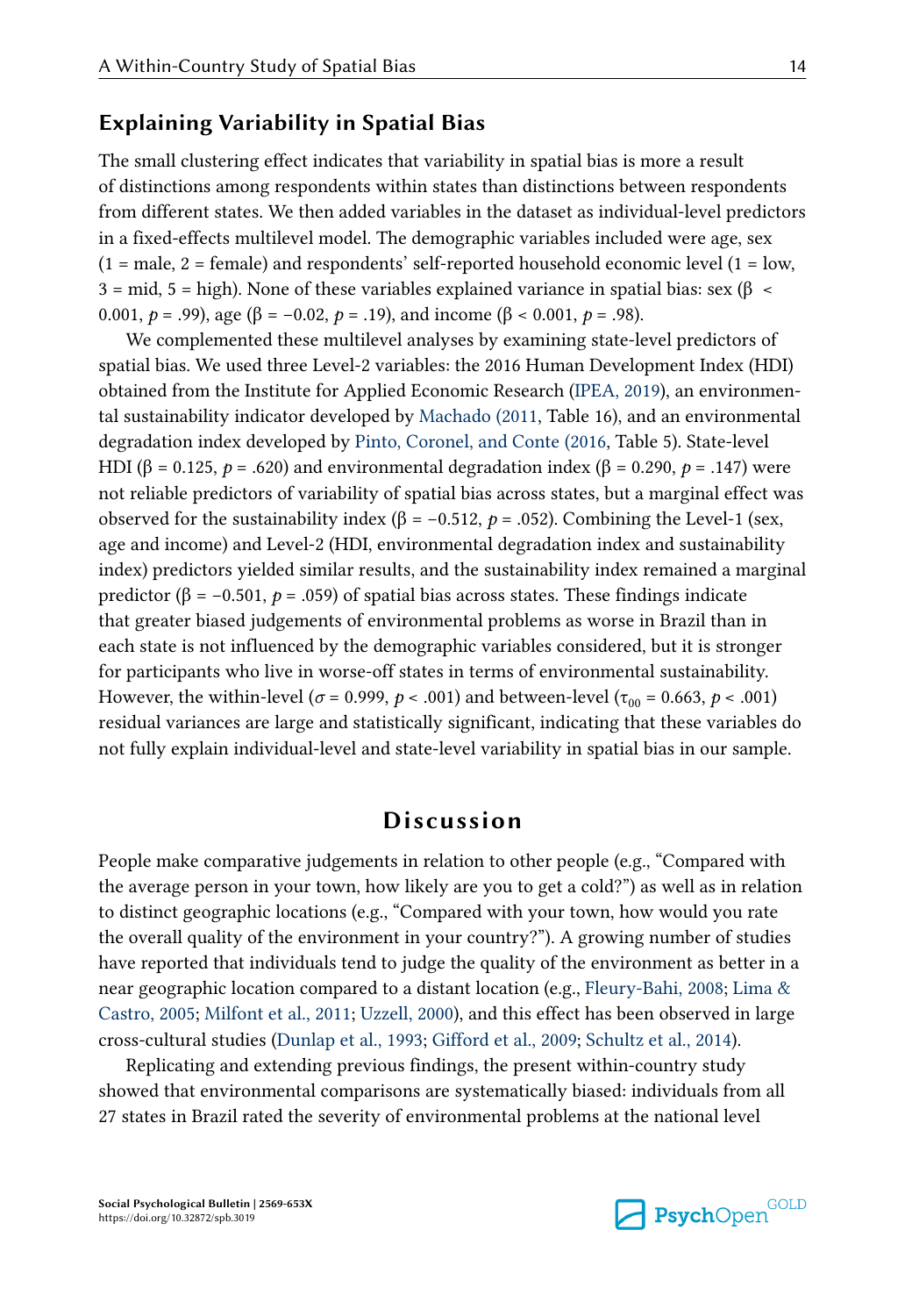as worse than in the state they reside in (see [Table 1](#page-7-0)). Moreover, results confirmed the equivalence of the measures assessing spatial bias for participants across all 27 Brazilian states. [Schultz et al. \(2014,](#page-20-0) Study 2) confirmed the measurement invariance of the original version of this scale (with 6 items, without "climate change") across 1,131 participants from eight countries through the more traditional multigroup confirmatory factor analysis. Our results employing the alignment method ([Asparouhov & Muthén,](#page-18-0) [2014\)](#page-18-0) also confirmed the measurement invariance of both scales, indicating that respond‐ ents from all Brazilian states answered equivalently to items assessing their perceptions regarding environmental problems in their state and Brazil as a whole. Together with the cross-cultural findings reported by [Schultz et al. \(2005](#page-20-0), [2014\)](#page-20-0), the results from this study provide further evidence of the psychometric properties of the scale as well as its within-culture validity.

Past large-scale cross-cultural studies [\(Dunlap et al., 1993](#page-18-0); [Gifford et al., 2009](#page-19-0); [Schultz](#page-20-0) [et al., 2014\)](#page-20-0) have confirmed the prevalence of spatial bias across disparate populations using distinct measurement tools, and [Schultz et al. \(2014\)](#page-20-0) showed that the available cross-cultural scores correlate positively and strongly. Based on these findings, [Schultz](#page-20-0) [et al. \(2014\)](#page-20-0) argued that spatial bias is a plausible candidate of a universal psychological phenomenon, given it has been observed in many populations and via different meas‐ urement strategies (see [Norenzayan & Heine, 2005\)](#page-20-0). Here we showed that the same effect emerges when asking respondents to rate the seriousness of environmental prob‐ lems in their state and nationally, and the biased comparative judgement was high and comparable across respondents from all Brazilian states. Together with past large-scale cross-cultural studies, our within-country findings thus provide further evidence for the possible universality of individuals' tendency to make biased comparative judgements about environmental problems.

Taken as a whole, the empirical evidence indicates that when engaged in referential comparison about the severity of environmental problems, individuals are motivated to perceive environmental conditions in their near surrounding as better than elsewhere. However, this optimistic view of the quality of the local environment is an illusory superiority because individuals' locality is necessarily part of the global environment. To illustrate, respondents' state is part of Brazil and having Brazilians from all states rating environmental problems as worse at the national level than at the state level is unreal‐ istic. Social comparison research has documented above-average and comparative-optimism effects (e.g., [Chambers & Windschitl, 2004;](#page-18-0) [Shepperd et al., 2013](#page-20-0); [Weinstein, 1980](#page-21-0)), expressed by a self-serving bias of overestimating one's good fortune and underestimating one's risk for misfortune. Following this literature, [Schultz et al. \(2014\)](#page-20-0) have argued that spatial bias likely expresses a place-serving bias to protect one's perceptions of a val‐ ued place by underestimating environmental risks and/or problems in that valued place when compared to a geographically distant place. In other words, it may be functional for individuals to believe environmental conditions near them are better than elsewhere

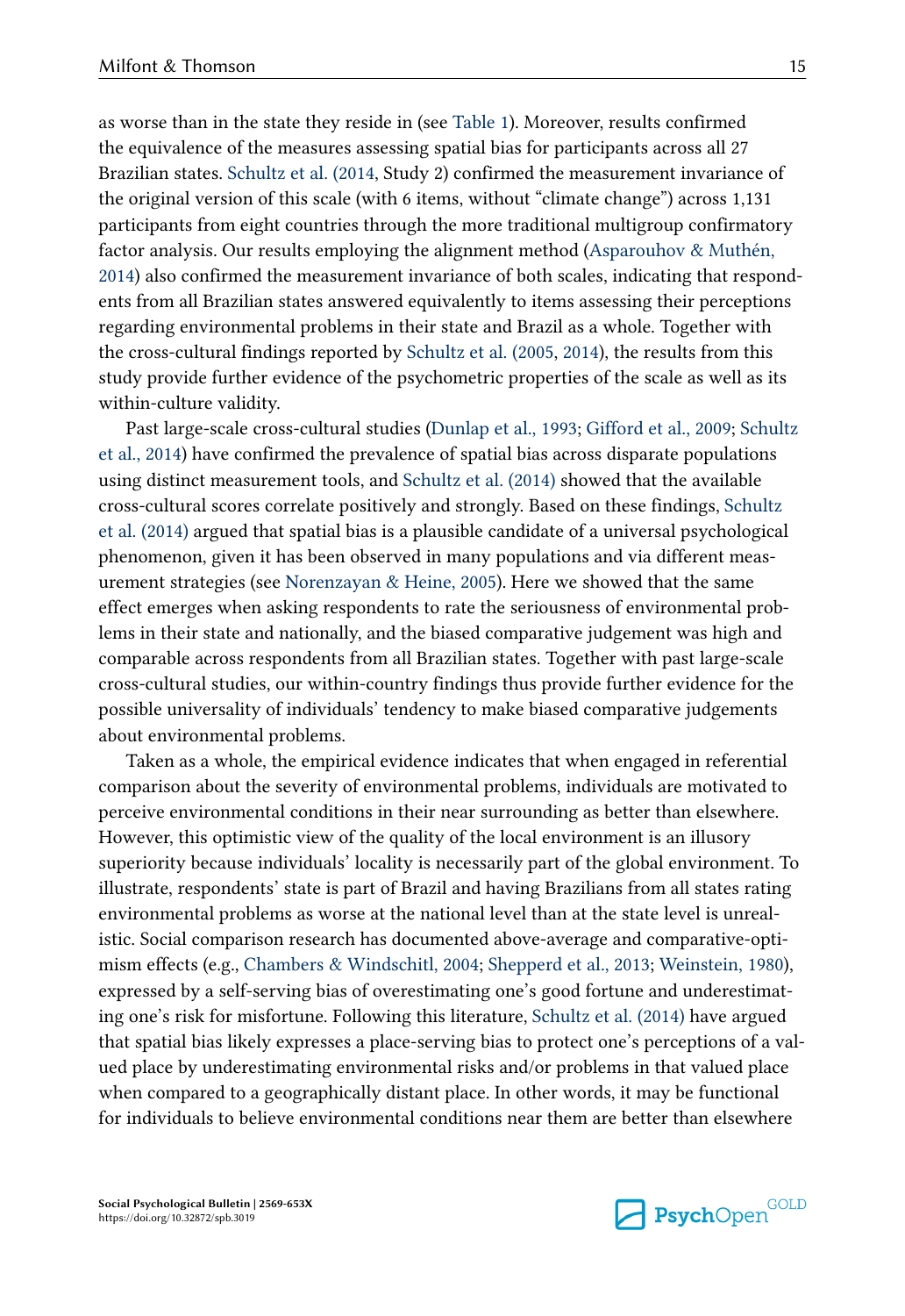because discounting local environmental problems tempers having to face the severity of such problems in one's local area (see, e.g., [Hatfield & Job, 2001;](#page-19-0) [Schultz et al., 2014\)](#page-20-0).

While intuitively functional from a place-serving standpoint, unrealistically believing environmental conditions are better in their locality than elsewhere might reduce individuals' willingness to act on local environmental problems. Indeed, studies have shown that increasing the psychological distance of environmental problems by perceiving such problems as uncertain and more likely to happen to other people, elsewhere and in the future reduces willingness to act (e.g., [Evans et al., 2014](#page-18-0); [Spence et al., 2012](#page-20-0); [Stanley et al., 2018\)](#page-20-0). Biased comparative judgements about the severity of environmental problems may have unwanted implications for pro-environmental behaviours. However, although intuitive and conceptually sound, the expected negative impact of spatial bias on pro-environmental actions has not been examined systematically, and the only known study explicitly examining this issue did not observe any reliable associations between spatial bias and pro-environmental behaviours [\(Schultz et al., 2014\)](#page-20-0). Future studies should consider the practical implications of spatial bias further.

Although the prevalence and strength of spatial bias is robust and perhaps unchal‐ lenged on average, there is variability between individuals and there might be boundaries conditions that would weaken or strengthen its impact. Previous studies have shown the effect to be unrelated to dispositional optimism [\(Milfont et al., 2011](#page-19-0)), while weakened by perceived controllability ([Pahl et al., 2005\)](#page-20-0) and strengthened by individuals' level of environmental concern [\(Schultz et al., 2014\)](#page-20-0). Since data from this study were gathered as part of an unrelated project, we were unable to include additional variables to test mechanisms that could account for this illusory environmental superiority, and we restricted the analysis to three individual-level variables available in the dataset, plus three variables at the state-level. The environmental sustainability index emerged as a margin‐ al predictor of spatial bias, suggesting that the effect is stronger for participants who live in worse-off states in terms of environmental sustainability. Future research should explore more systematically the boundary conditions of the effect. But it is worth noting that we observed smaller variability of the effect within our Brazilian samples—ICC of 2%—when compared to variability in cross-national comparisons reported by [Schultz et](#page-20-0) [al. \(2014](#page-20-0); ICC = .20 in Study 1 and ICC = .13 in Study 2). This indicates that there are more variations between countries than within a single country, and that cross-national studies would be more suitable for examining boundary conditions of the effect.

There remain important theoretical and methodological questions to be addressed in future research. One important direction for future research is a better understanding of the psychological process underlying spatial bias. That is, why do people tend to rate the seriousness of environmental problems in a geographically near place as more worrying than those of a geographically distant place? If this is indeed a form of optimistic bias, then what is the psychological reason for people to wanting to see the local or the proximal as better? As reviewed above, self-enhancement and place-serving motivations

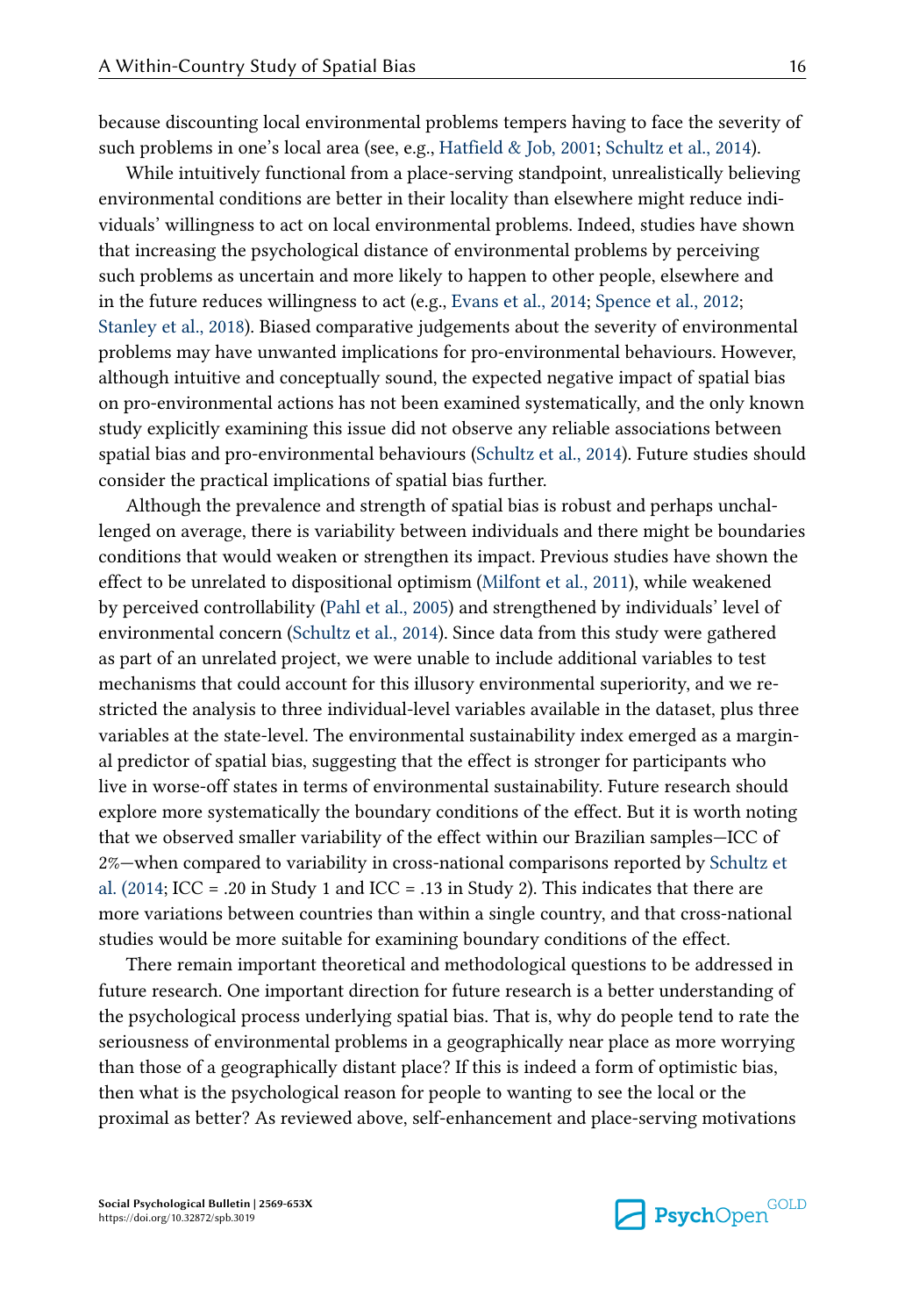are two candidates and it will be interesting for future studies to directly test the effects of these two motivations. For example, future research could test whether blocking the effect of self-enhancement motivation (e.g., by a manipulation that affirms the participants' positive quality in the self) weakens spatial bias, or whether enhancing the effect of this motivation (e.g., by a manipulation that denies the participants' positive quality in the self) strengthens the effect. Findings from these future studies will also allow us to devise strategies to counteract possible undesirable effects of spatial bias.

Related to the last point, spatial bias concerns psychological distance in comparative judgements of near and distant places. Drawing from construal level theory (Trope  $\&$ [Liberman, 2010](#page-21-0)), future research could manipulate levels of psychological distance to examine whether biased comparative judgements about environmental problems increase or decrease under conditions of increased psychological distance. Dimensions of psycho‐ logical distance—spatial, social, temporal and hypothetical—are related (see, e.g., [Trope &](#page-21-0) [Liberman, 2010](#page-21-0), Figure 2), and previous research has shown that spatial distance [\(Milfont](#page-20-0) [et al., 2014\)](#page-20-0), social distance [\(Fleury-Bahi, 2008;](#page-18-0) [Pahl et al., 2005](#page-20-0)), and temporal distance [\(Gifford et al., 2009\)](#page-19-0) influence judgements of environmental problems. Notably, spatial and temporal distances are related in environmental appraisals. Beyond documenting cross-cultural evidence of spatial bias, [Gifford et al. \(2009\)](#page-19-0) also reported a tendency for respondents to judge that environmental conditions will get worse in the future, which they labelled temporal pessimism. Inspection of their [Figure 1](#page-9-0) indicates a clear association between spatial bias and temporal pessimism: respondents rated environmental problems as worse for increasingly distant spatial levels (local vs. national vs. global), and also rated future environmental conditions as worse than current conditions as the geographical distance increased (see also [Coquet et al., 2019,](#page-18-0) Figures 8 and 9; [Milfont](#page-19-0) [et al., 2011,](#page-19-0) Figure 1). Experimentally testing the impact of psychological distance manip‐ ulations on spatial bias (and perhaps also temporal pessimism) regarding environmental conditions is an interesting avenue for future work; this is especially the case because the psychological distance of environmental problems may reduce willingness to act [\(Spence](#page-20-0) [et al., 2012;](#page-20-0) [Stanley et al., 2018](#page-20-0)).

There is also another critical issue to be examined in future studies. Spatial bias research asks respondents to make comparative judgements about the severity of environmental problems between geographically distinct places—for example, locally versus nationally ([Murch, 1971](#page-20-0); [Musson, 1974](#page-20-0); [Schultz et al., 2014](#page-20-0)), locally versus nationally versus globally ([Gifford et al., 2009\)](#page-19-0). This approach departs from research assessing social comparative judgment and might have undesirable consequences. In research studying social comparative judgments or the better-than-average effect, the targets of comparison are of the same nature or scope; this means respondents are asked to compare the self to a specific person (e.g., another person of similar age or gender) or an average person. In contrast, the local–national or national–global comparisons entail targets of a different

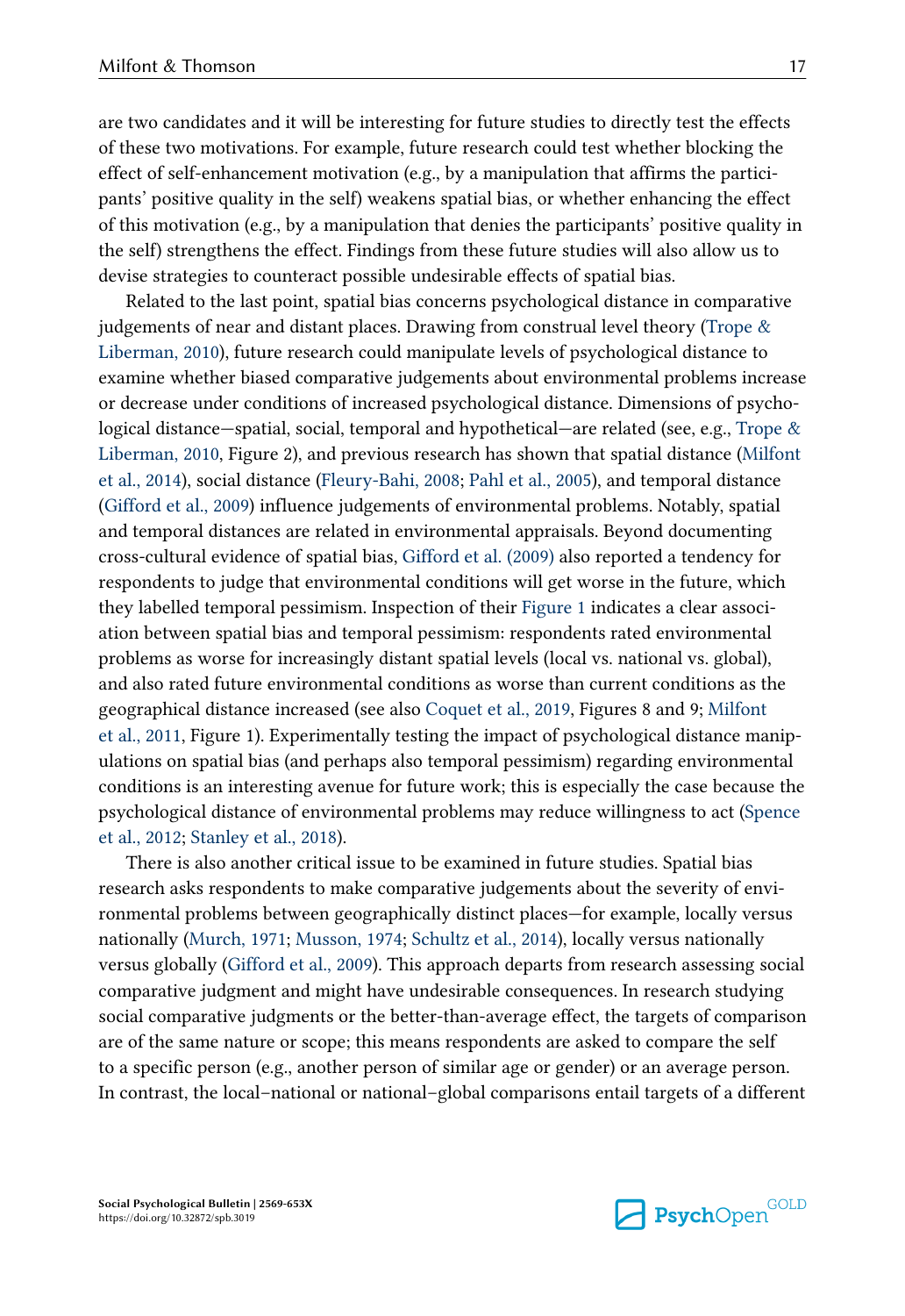<span id="page-17-0"></span>scope since respondents are asked to compare a proximal location with an aggregate of different locations (i.e., compare a concrete and known target with an abstract entity).

Aside from the fact that one's local area or state is not clearly physically more distant than one's nation or the globe, the inclusion of states within countries and countries within the globe makes comparative judgements between such targets tricky. Considering that respondents' locality is part of their country, one might argue that the national target will have at least as many environmental problems as contained in the respondent's locality. The same applies for national–global comparisons: respondents' country is part of the globe, which will have at least as many environmental problems as contained in each country. From this perspective, spatial bias is perhaps trivial. A fair examination of this bias would require comparing a proximal, concrete location with a distal, concrete location without geographical overlap (e.g., the local state vs. a distant state). Hence, future research should employ a measure that asks respondents to evaluate environmental conditions in their own state versus another state, or own city/country versus another city/country. If respondents judge environmental problems in their own state as less serious than problems in another state, there will be stronger evidence for systematic biases in *place* comparative judgements.

To conclude, this is the first large scale within-country study examining the preva‐ lence of biased comparative judgements about the severity of environmental problems using theoretical and methodological approaches from previous studies in the area. We do hope this research will inspire subsequent cross-cultural and within-country studies with enhanced theorising and improved measures to confirm the extent to which there is indeed a tendency for individuals to judge the severity of environmental problems as worse elsewhere than nearby.

Funding: This research was supported by a Foreign Researcher Invitation Grant from the Heiwa Nakajima Foundation and by a sabbatical leave from Victoria University of Wellington both awarded to Taciano L. Milfont.

Competing Interests: The authors have declared that no competing interests exist.

Acknowledgments: The authors thank the participants for their time and contributions to the study, the funders, Professor Masaki Yuki who was the principal investigator of the World Relationships Study, and the anonymous referees for helpful comments.

Data Availability: For this article, a dataset is freely available ([Milfont & Thomson, 2020](#page-18-0)).

## Supplementary Materials

We present detailed results from the measurement invariance analyses as well as the dataset and codebook in the Supplementary Material (for access see Index of Supplementary Materials below).

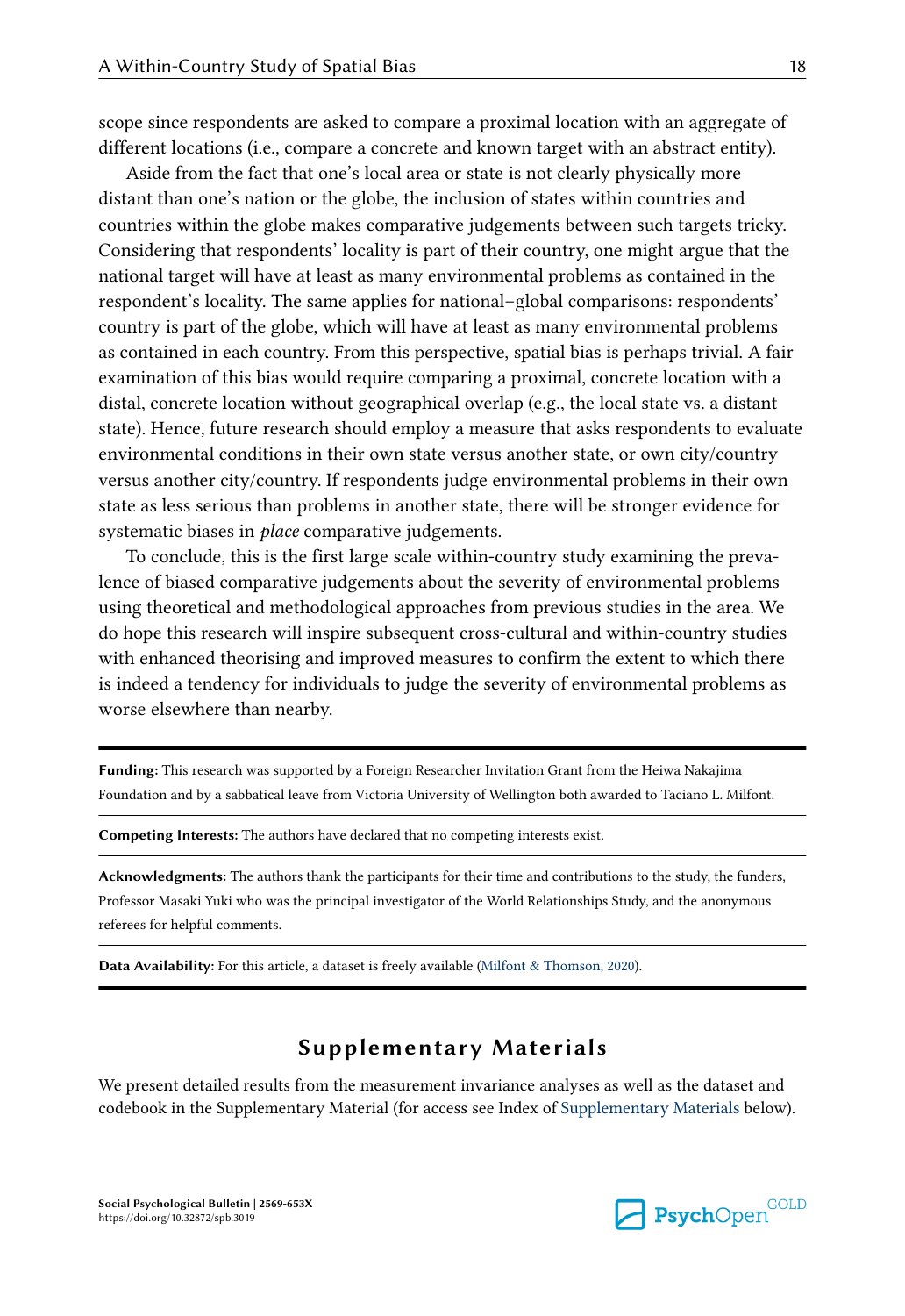#### <span id="page-18-0"></span>Index of Supplementary Materials

Milfont, T. L., & Thomson, R. (2020). Supplementary materials to "A within-country study of biased comparative judgements about the severity of environmental problems" [Data and materials]. PsychOpen.<https://doi.org/10.23668/psycharchives.4232>

## References

- Alicke, M. D., & Govorun, O. (2005). The better-than-average effect. In M. D. Alicke, D. A. Dunning, & J. I. Krueger (Eds.), Studies in self and identity: The Self in social judgment (pp. 85–106). New York, NY, USA: Psychology Press.
- Asparouhov, T., & Muthén, B. (2014). Multiple-group factor analysis alignment. Structural Equation Modeling: A Multidisciplinary Journal, 21(4), 495-508. <https://doi.org/10.1080/10705511.2014.919210>
- Baldwin, M., & Mussweiler, T. (2018). The culture of social comparison. Proceedings of the National Academy of Sciences, 115, E9067-E9074. <https://doi.org/10.1073/pnas.1721555115>
- Bonaiuto, M., Breakwell, G., & Cano, I. (1996). Identity processes and environmental threat: The effects of nationalism and local identity upon perception of beach pollution. Journal of Community & Applied Social Psychology, 6, 157-175. [https://doi.org/10.1002/\(SICI\)1099-1298\(199608\)6:3%3C157::AID-CASP367%3E3.0.CO;2-W](https://doi.org/10.1002/(SICI)1099-1298(199608)6:3%3C157::AID-CASP367%3E3.0.CO;2-W)
- Brown, J. D. (2012). Understanding the better than average effect: Motives (still) matter. Personality and Social Psychology Bulletin, 38, 209-219. <https://doi.org/10.1177/0146167211432763>
- Chambers, J. R., & Windschitl, P. D. (2004). Biases in social comparative judgments: The role of nonmotivated factors in above-average and comparative-optimism effects. Psychological Bulletin, 130, 813-838.<https://doi.org/10.1037/0033-2909.130.5.813>
- Coquet, M., Mercier, D., & Fleury-Bahi, G. (2019). Assessment of the exposure to coastal flood risk by inhabitants of French coasts: The effect of spatial optimism and temporal pessimism. Ocean & Coastal Management, 177, 139-147.<https://doi.org/10.1016/j.ocecoaman.2019.05.004>
- Dunlap, R., Gallup, G., & Gallup, A. (1993). Of global concern: Results of the health of the planet survey. Environment, 35(7–15), 33-39. <https://doi.org/10.1080/00139157.1993.9929122>
- Evans, L., Milfont, T. L., & Lawrence, J. (2014). Considering local adaptation increases willingness to mitigate. Global Environmental Change, 25, 69-75. <https://doi.org/10.1016/j.gloenvcha.2013.12.013>
- Festinger, L. (1954). A theory of social comparison processes. Human Relations, 7, 117-140. <https://doi.org/10.1177/001872675400700202>
- Flake, J. K., & McCoach, D. B. (2018). An investigation of the alignment method with polytomous indicators under conditions of partial measurement invariance. Structural Equation Modeling, 25, 56-70.<https://doi.org/10.1080/10705511.2017.1374187>
- Fleury-Bahi, G. (2008). Environmental risk: Perception and target with local versus global evaluation. Psychological Reports, 102, 185-193. <https://doi.org/10.2466/pr0.102.1.185-193>

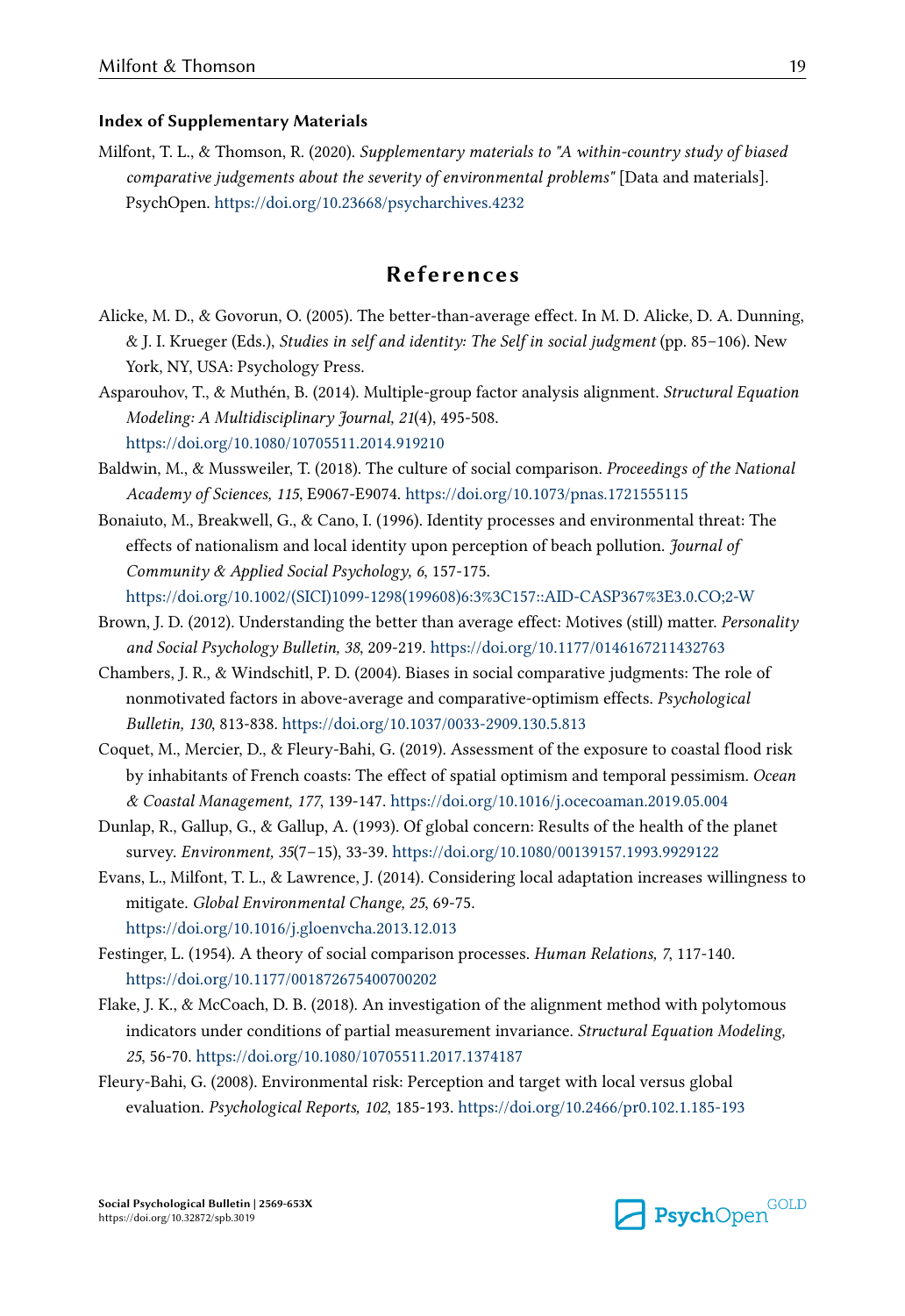- <span id="page-19-0"></span>García-Mira, R., Real, J. E., & Romay, J. (2005). Temporal and spatial dimensions in the perception of environmental problems: An investigation of the concept of environ-mental hyperopia. International Journal of Psychology, 40, 5-10.<https://doi.org/10.1080/00207590444000078>
- Gifford, R., Scannell, L., Kormos, C., Smolova, L., Biel, A., Boncu, S., . . . Uzzell, D. (2009). Temporal pessimism and spatial optimism in environmental assessments: An 18-nation study. Journal of Environmental Psychology, 29, 1-12.<https://doi.org/10.1016/j.jenvp.2008.06.001>
- Hatfield, J., & Job, R. F. S. (2001). Optimism bias about environmental degradation: The role of the range of impact of precautions. Journal of Environmental Psychology, 21, 17-30. <https://doi.org/10.1006/jevp.2000.0190>
- IPEA, Institute for Applied Economic Research (2019). Radar IDHM: Evolução do IDHM e de seus índices componentes no período de 2012 a 2017 [in Portuguese]. Brasília, Brasil: IPEA:PNUD:FJP. Retrieved from

[http://atlasbrasil.org.br/2013/data/rawData/Radar%20IDHM%20PNADC\\_2019\\_Book.pdf](http://atlasbrasil.org.br/2013/data/rawData/Radar%20IDHM%20PNADC_2019_Book.pdf)

- Kim, E. S., Cao, C., Wang, Y, & Nguyen, D. T. (2017). Measurement invariance testing with many groups: A comparison of five approaches. Structural Equation Modeling, 24, 524-544. <https://doi.org/10.1080/10705511.2017.1304822>
- Lewicka, M. (2010). What makes neighborhood different from home and city? Effects of place scale on place attachment. Journal of Environmental Psychology, 30, 35-51. <https://doi.org/10.1016/j.jenvp.2009.05.004>
- Lewicka, M. (2011). Place attachment: How far have we come in the last 40 years? Journal of Environmental Psychology, 31, 207-230. <https://doi.org/10.1016/j.jenvp.2010.10.001>
- Lima, M. L., & Castro, P. (2005). Cultural theory meets the community: Worldviews and local issues. Journal of Environmental Psychology, 25, 23-35. <https://doi.org/10.1016/j.jenvp.2004.11.004>
- MacDonald, E., Milfont, T. L., & Gavin, M. C. (2015). Thinking globally but not acting locally? Expert and public perceptions of environmental threats and conservation actions. Human Dimensions of Wildlife, 20, 123-132.<https://doi.org/10.1080/10871209.2015.963748>
- Machado, G. V. (2011). Matrix of indicators of sustainability of Brazilian states [in Portuguese]. Revista Brasileira de Planejamento e Orçamento, 2, 68-117. Retrieved from [https://www.assecor.org.br/files/3113/5886/3066/rbpo\\_matriz\\_indicadores\\_sustentabilidade.pdf](https://www.assecor.org.br/files/3113/5886/3066/rbpo_matriz_indicadores_sustentabilidade.pdf)
- Marsh, H. W., Guo, J., Parker, P. D., Nagengast, B., Asparouhov, T., Muthén, B., & Dicke, T. (2018). What to do when scalar invariance fails: The extended alignment method for multi-group factor analysis comparison of latent means across many groups. Psychological Methods, 23, 524-545. <https://doi.org/10.1037/met0000113>
- Milfont, T. L. (2007). Psychology of environmental attitudes: A cross-cultural study of their content and structure (Doctoral dissertation, University of Auckland, Auckland, New Zealand). Retrieved from<https://researchspace.auckland.ac.nz/handle/2292/1712>
- Milfont, T. L., Abrahamse, W., & McCarthy, N. (2011). Spatial and temporal biases in assessments of environmental conditions in New Zealand. New Zealand Journal of Psychology, 40, 56-67.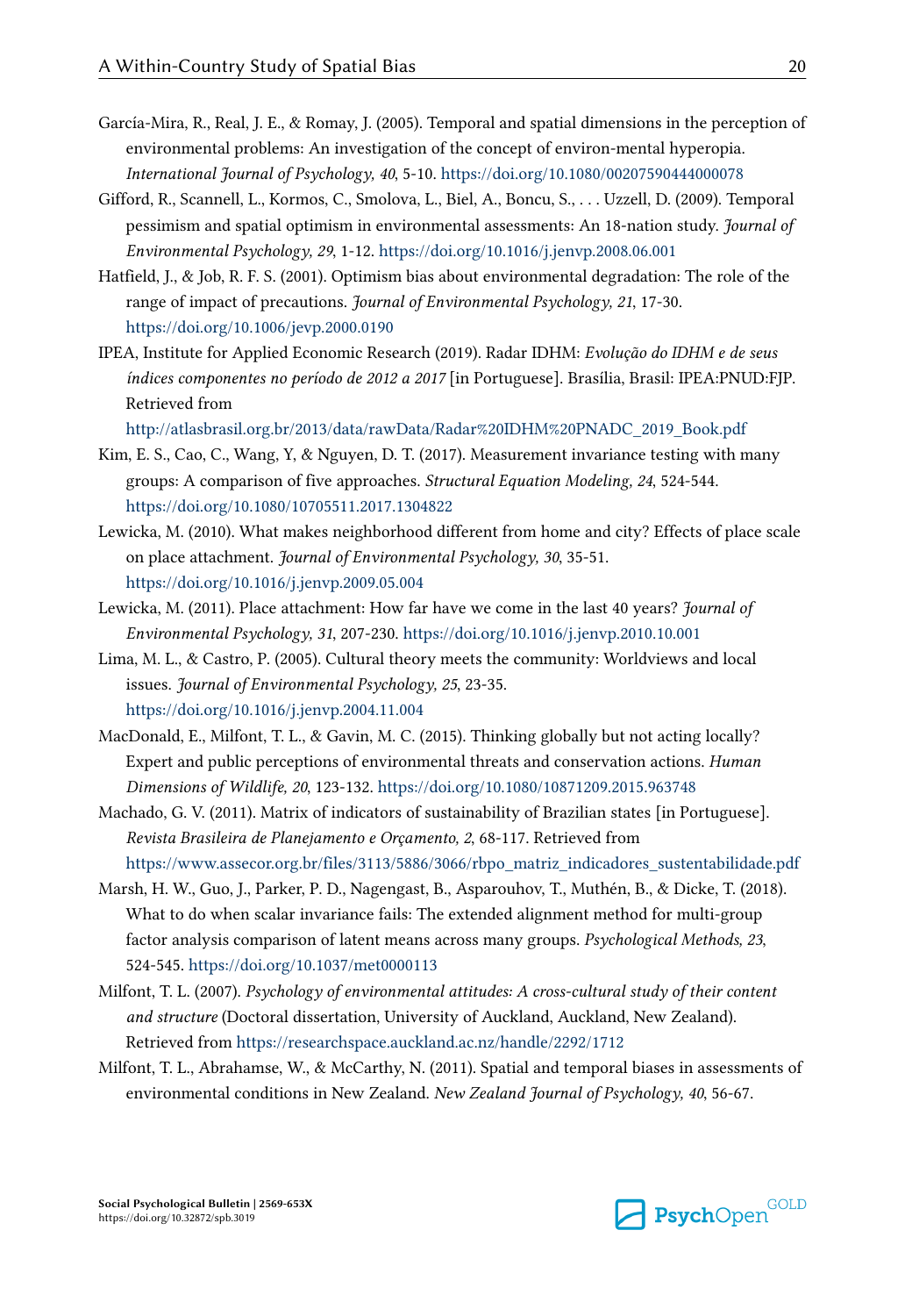- <span id="page-20-0"></span>Milfont, T. L., Evans, L., Sibley, C. G., Ries, J., & Cunningham, A. (2014). Proximity to coast is linked to climate change belief. PLoS One, 9, Article e103180.
- Milfont, T. L., & Fischer, R. (2010). Testing measurement invariance across groups: Applications in cross-cultural research. International Journal of Psychological Research, 3, 112-131.
- Milfont, T. L., Thomson, R., & Yuki, M. (2020). Does relational mobility vary across national regions? A within-country examination. PLoS One, 15, Article e0235172. <https://doi.org/10.1371/journal.pone.0235172>
- Murch, A. W. (1971). Public concern for environmental pollution. Public Opinion Quarterly, 35, 100-106. <https://doi.org/10.1086/267870>
- Musson, C. (1974). Local attitudes to population growth in South Buckinghamshire. In H. B. Perry (Ed.), Population and its problems: A plain man's guide (pp. 392–393). Oxford, England: Clarendon Press.
- Muthén, B. O., & Asparouhov, T. (2014). IRT studies of many groups: The alignment method. Frontiers in Psychology, 5, Article 978.<https://doi.org/10.3389/fpsyg.2014.00978>
- Muthén, B. O., & Asparouhov, T. (2018). Recent methods for the study of measurement invariance with many groups: Alignment and random effects. Sociological Methods & Research, 47, 637-664. <https://doi.org/10.1177/0049124117701488>
- Norenzayan, A., & Heine, S. J. (2005). Psychological universals: What are they and how can we know? Psychological Bulletin, 131, 763-784.
- Pahl, S., Harris, P. R., Todd, H. A., & Rutter, D. R. (2005). Comparative optimism for environmental risks. Journal of Environmental Psychology, 25, 1-11.<https://doi.org/10.1016/j.jenvp.2004.12.004>
- Pinto, N. G. M., Coronel, D. A., & Conte, B. P. (2016). Ranking of environmental degradation in regions and states of Brazil [in Portuguese]. REUNIR: Revista de Administração, Contabilidade e Sustentabilidade, 6, 68-82. Retrieved from [http://www.spell.org.br/documentos/ver/42578/ranqueamento-da-degradacao-ambiental-nos](http://www.spell.org.br/documentos/ver/42578/ranqueamento-da-degradacao-ambiental-nos-estados-e-regioes-brasileiras-/i/pt-br)[estados-e-regioes-brasileiras-/i/pt-br](http://www.spell.org.br/documentos/ver/42578/ranqueamento-da-degradacao-ambiental-nos-estados-e-regioes-brasileiras-/i/pt-br)
- Schultz, P. W., Gouveia, V. V., Cameron, L. D., Tankha, G., Schmuck, P., & Franëk, M. (2005). Values and their relationship to environmental concern and conservation behavior. Journal of Cross-Cultural Psychology, 36, 457-475. <https://doi.org/10.1177/0022022105275962>
- Schultz, P. W., Milfont, T. L., Chance, R. C., Tronu, G., Luís, S., Ando, K., . . . Gouveia, V. V. (2014). Cross-cultural evidence for spatial bias in beliefs about the severity of environmental problems. Environment and Behavior, 46, 267-302. <https://doi.org/10.1177/0013916512458579>
- Shepperd, J. A., Klein, W. M. P., Waters, E. A., & Weinstein, N. D. (2013). Taking stock of unrealistic optimism. Perspectives on Psychological Science, 8, 395-411. <https://doi.org/10.1177/1745691613485247>
- Spence, A., Poortinga, W., & Pidgeon, N. F. (2012). The psychological distance of climate change. Risk Analysis, 32, 957-972. <https://doi.org/10.1111/j.1539-6924.2011.01695.x>
- Stanley, S., Millin, P., Mickleson, K., & Milfont, T. L. (2018, August 29). Not here, not to us, maybe not at all: The psychological distance of climate change in relation to environmental engagement [Preprint]. PsyArXiv.<https://doi.org/10.31234/osf.io/qt5nj>